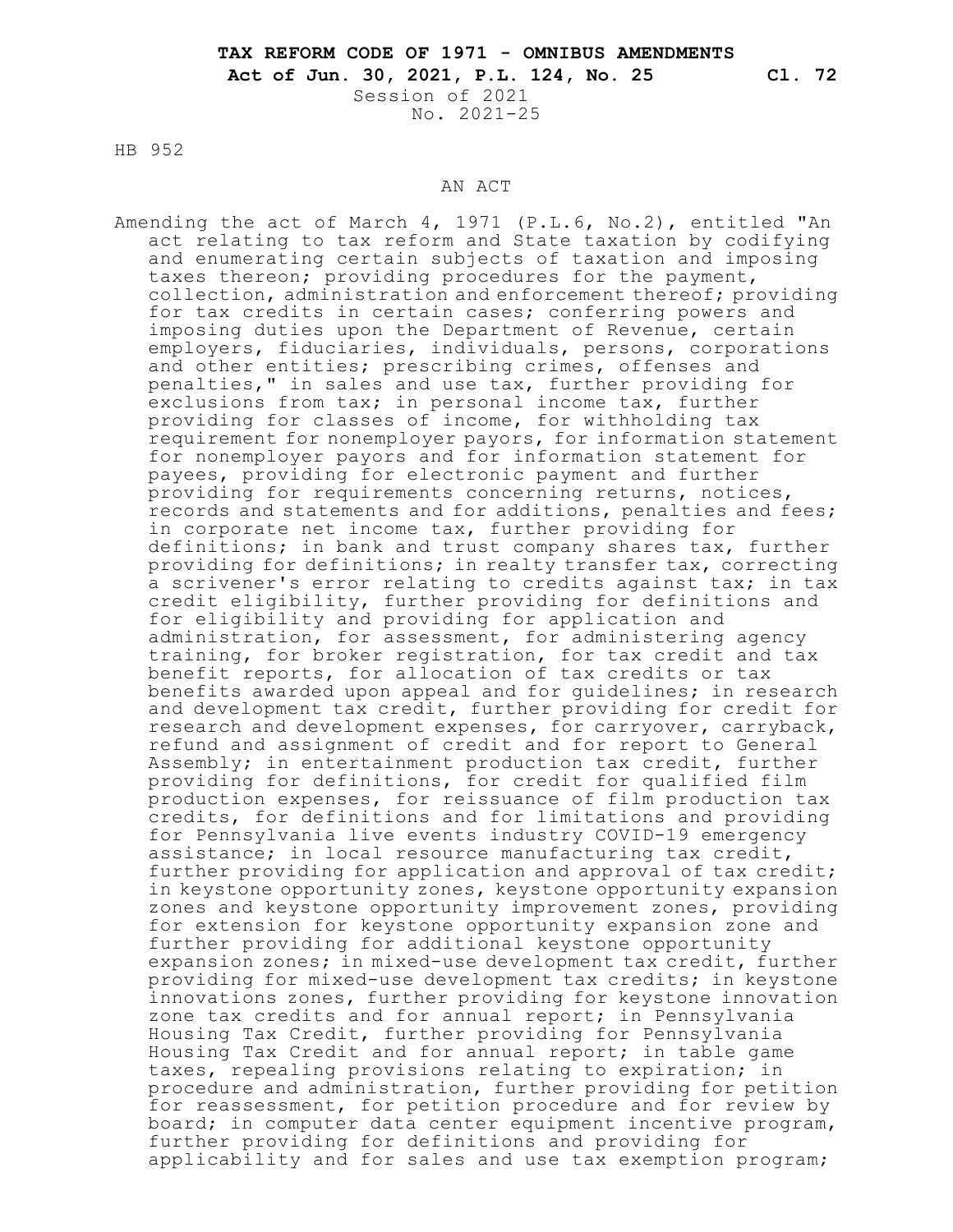in general provisions, further providing for bad checks, electronic funds transfers not credited upon transmission and additions to tax; imposing duties on the Department of Revenue; and making editorial changes.

The General Assembly of the Commonwealth of Pennsylvania hereby enacts as follows:

Section 1. The General Assembly finds and declares as follows:

(1) An error appeared in the publication of section 8 of the act of July 2, 1986 (P.L.318, No.77): The amendment of the definition of "document" in section 1101-C of the act of March 4, 1971 (P.L.6, No.2), known as the Tax Reform Code of 1971, used the word "devises" instead of the word "demises" and the word "devise" instead of the word "demise."

(2) An error appeared in the publication of section 11 of Act 77 of 1986: The addition of section 1102-C.4 of the Tax Reform Code of 1971, used the word "devise" instead of the word "demise."

(3) An error appeared in the publication of section 12 of Act 77 of 1986: The addition of section 1103-C(c) of the Tax Reform Code of 1971, used the word "devise" instead of the word "demise" and the word "devised" instead of the word "demised."

(4) The publication of the official law, without a footnote, does not match the enrolled bill nor comport with the interpretive regulation of the Department of Revenue at 61 Pa. Code §§ 91.111(a) (relating to imposition of tax on documents) and 91.112(a) (relating to statement of value).

(5) The errors are corrected by the amendment of the definition of "document" in section 1101-C and sections 1102-C.4 and 1103-C(c) of the Tax Reform Code of 1971.

Section 2. Section  $204(67)$  and  $(68)$  of the act of March  $4$ , 1971 (P.L.6, No.2), known as the Tax Reform Code of 1971, are amended and the section is amended by adding clauses to read: Section 204. Exclusions from Tax.--The tax imposed by

section 202 shall not be imposed upon any of the following: \* \* \*

(67) The sale at retail or use of repair or replacement parts **or software or software upgrades**, including the installation of those parts, **software or software upgrades,** exclusively for use in helicopters and similar rotorcraft **and flight simulators** or in overhauling or rebuilding of helicopters and similar rotorcraft **and flight simulators** or helicopters and similar rotorcraft **and flight simulator** components. **For the purposes of this clause, the term "flight simulator" shall mean a device used for the training or instruction of an individual on a helicopter and similar rotorcraft.**

(68) The sale at retail or use **or lease** of helicopters and similar rotorcraft[.]**, and flight simulators, as well as training materials, operational documents and publications relating to the use or operation of helicopters and similar rotorcraft and flight simulators. For the purposes of this clause, the term "flight simulator" shall mean a device used for the training or instruction of an individual on a helicopter and similar rotorcraft.** \* \* \*

**(74) The sale at retail or use of a multipurpose agricultural vehicle operated for the benefit of or pursuant to the operation of a farm owned or operated by the owner of**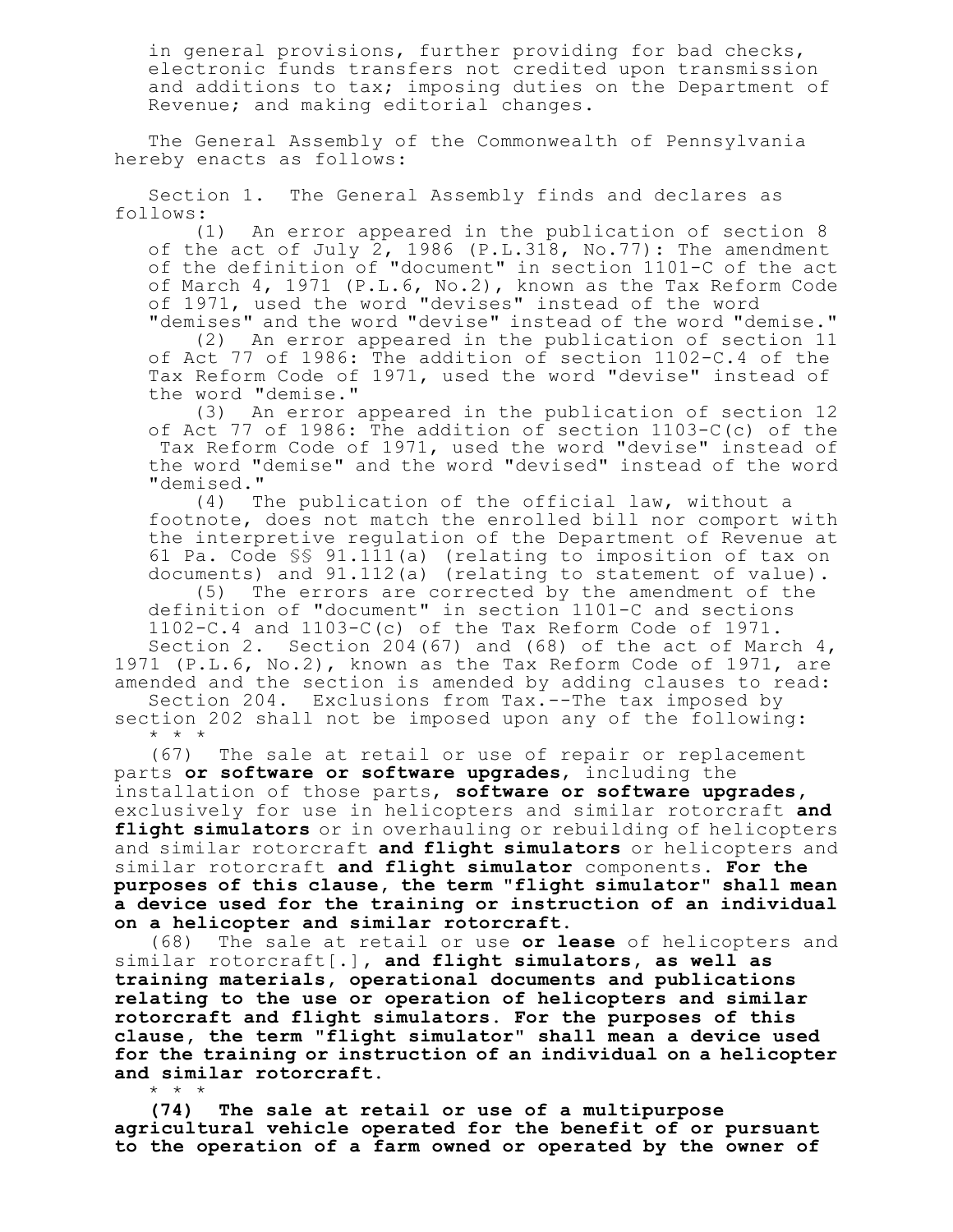**the vehicle or a business whose enterprises and activities are considered part of farming. For the purposes of this clause, the following terms or phrases shall have the following meanings:**

**"Multipurpose agricultural vehicle" shall mean a motor vehicle exempt from registration in accordance with 75 Pa.C.S. § 1302(17) (relating to vehicles exempt from registration) which is 66 inches or less in width and 2,000 pounds or less in dry weight and which is used exclusively for agricultural operations and only incidentally operated or moved upon the highways.**

**"Use of a multipurpose agricultural vehicle in farming" shall mean repairing and maintaining buildings, including houses, garages, barns, stables, greenhouses, mushroom houses and storehouses, fences and stanchions permanently affixed to real estate, as well as transporting farming personnel, collecting, conveying or transporting property to be used in farming and transporting or conveying the farm product after the final farming operation, which includes, but does not extend beyond, the operation of packaging for the ultimate consumer and storage.**

**(75) The sale at retail or use of tangible personal property manufactured for the purpose of initiating, supporting or sustaining breast feeding.**

Section 3. Section 303 of the act is amended by adding a subsection to read:

Section 303. Classes of Income.--\* \* \*

**(a.10) The provisions of section 451(f) of the Internal Revenue Code of 1986, as amended, shall be applicable.** \* \* \*

Section 3.1. Sections  $316.2(a)$ ,  $317.1$  and  $317.2$  of the act are amended to read:

Section 316.2. Withholding Tax Requirement for Nonemployer Payors.--(a) To the extent not already required to withhold tax on payments under section 316.1, a person that:

(1) makes payments of income from sources within this Commonwealth described in section 303(a)(1) or (2) to either a nonresident individual or an entity that is disregarded under section 307.21 that has a nonresident member; and<br>(2) is required under section 335(f)(1) to fil

is required under section  $335(f)(1)$  to file a copy of form 1099-MISC **or 1099-NEC** with the department regarding the payments;

shall deduct and withhold from the payments an amount equal to the net amount of the payments multiplied by the tax rate specified under section 302(b).

\* \* \*

Section 317.1. Information Statement for Nonemployer Payors.--Every payor required to deduct and withhold tax under section 316.2 shall furnish to a payee to whom the payor has paid income from sources within this Commonwealth during the calendar year a copy of form 1099-MISC **or 1099-NEC** required under section 335(f)(1). The copy of form 1099-MISC **or 1099-NEC** required by this section for each calendar year shall be forwarded to the payee on or before March 1 of the year succeeding the calendar year.

Section 317.2. Information Statement for Payees.--Every payee receiving a copy of form 1099-MISC **or 1099-NEC** from a payor under section 317.1 shall file a duplicate of such information return with the payee's State income tax return. Section 3.2. The act is amended by adding a section to read:

**Section 332.1. Electronic Payment.--Any payment in the amount of fifteen thousand dollars (\$15,000) or more remitted to the department for the tax imposed under this article shall**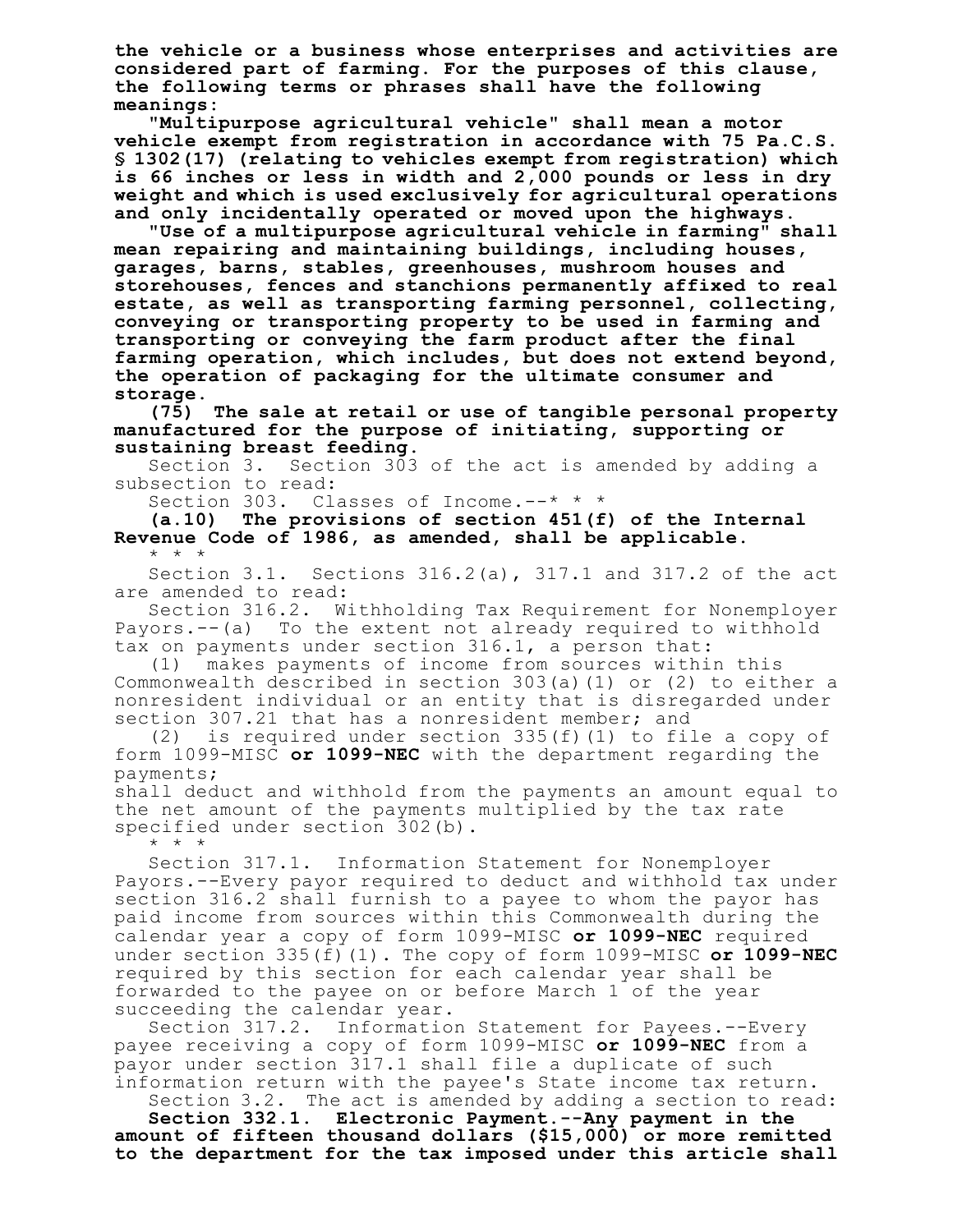**be remitted electronically as prescribed by the department. This section shall not apply to employer withholding payments under Part VII of this article and section 9 of the act of April 9, 1929 (P.L.343, No.176), known as "The Fiscal Code."**

Section 4. Section 335(f)(1) and (2) of the act are amended to read:

Section 335. Requirements Concerning Returns, Notices, Records and Statements.--\* \* \*

(f) The following apply:

(1) Any person who:

(i) makes payments of Pennsylvania source income that fall within any of the eight classes of income enumerated in section 303(a);

(ii) makes such payments to an individual, an entity treated as a partnership for tax purposes or a single member limited liability company; and

(iii) is required to make a form 1099-MISC **or 1099-NEC** return to the Secretary of the Treasury of the United States with respect to such payments, shall file a copy of such form 1099-MISC **or 1099-NEC** with the department [and send a copy of such form 1099-MISC to the payee by March 1 of each year or, if filed electronically, by March 31 of each year] **on the due date of the form 1099-MISC or 1099-NEC**. If the form 1099-MISC **or 1099-NEC** filed by a payor with the Secretary of the Treasury of the United States [is not completed in such a manner that] **does not include the** State income and State tax withheld [information, currently boxes 16 through 18 on Federal form 1099-MISC, is reflected thereon] **as required under section 316.2**, the payor shall update the copies of form 1099-MISC **or 1099-NEC** to be provided pursuant to this section to reflect such information prior to filing it with the department and sending it to the payee.

(2) If the payor is required to perform electronic filing for Pennsylvania employer withholding purposes, the form 1099-MISC **or 1099-NEC** shall be filed electronically with the department.

\* \* \*

Section 5. Section 352(f)(4) and (5) of the act are amended and the section is amended by adding a subsection to read: Section 352. Additions, Penalties and Fees. --\* \* \*

 $(f)$  \* \* \*

(4) Any person required to file a copy of form 1099-MISC **or 1099-NEC** with the department under the provisions of section 335(f) who wilfully furnishes a false or fraudulent form or who wilfully fails to file the form in the manner, at the time and showing the information required under section 335(f) shall, for each such failure, be subject to a penalty of fifty dollars (\$50).

(5) Any person required under the provisions of section 335(f) to furnish a copy of form 1099-MISC **or 1099-NEC** to a payee who wilfully furnishes a false or fraudulent form or who wilfully fails to furnish a form in the manner, at the time and showing the information required by section 335(f) shall, for each such failure, be subject to a penalty of fifty dollars (\$50).

\* \* \*

**(k) If a tax payment is made and the payment does not comply with section 332.1 when required, the taxpayer that is liable for the tax shall, in addition to any other penalty, interest or addition provided by law, be liable for a penalty of three per cent of the payment remitted not to exceed five hundred dollars (\$500).**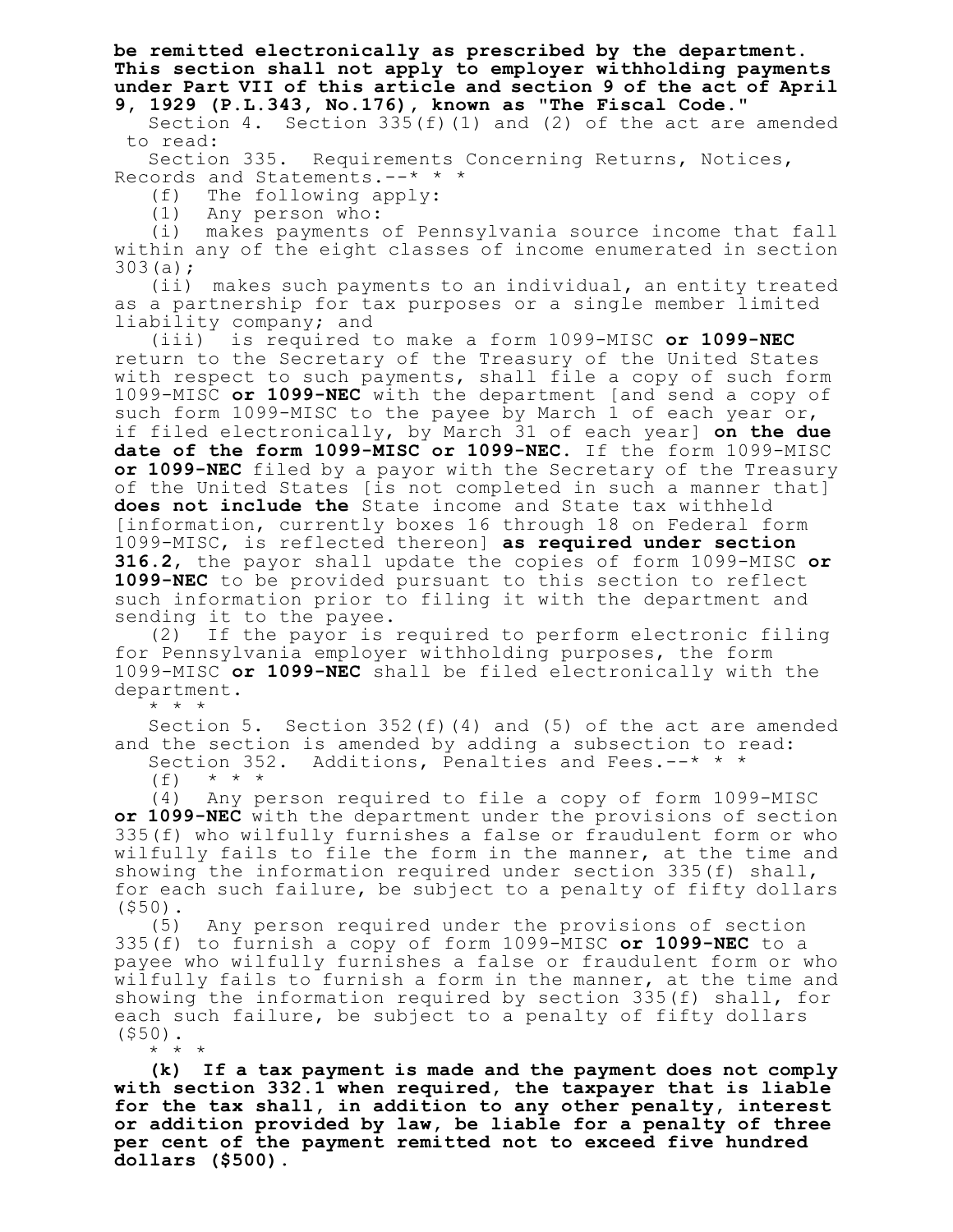Section 6. Section 407.6(a)(5) of the act is amended to read:

Section 407.6. Definitions.--(a) For the purposes of this part only, the following words, terms and phrases shall have the meaning ascribed to them in this subsection, except where the context clearly indicates a different meaning: \* \* \*

(5) "Qualified manufacturing innovation and reinvestment deduction." An allowable deduction as determined, calculated and executed in a commitment letter between the department and the taxpayer. **The deduction shall be applied to the taxable income of the taxpayer to reduce a qualified tax liability of the taxpayer following the allocation and apportionment of the income of the taxpayer.** \* \* \*

Section 7. The definition of "receipts" in section 701.5 of the act is amended to read:

Section 701.5. Definitions.--The following words, terms and phrases when used in this article shall have the meaning ascribed to them in this section, except where the context clearly indicates a different meaning:

\* \* \*

"Receipts." The total of all items of income reported on the income statement of the institution's Reports of Condition at the end of the preceding calendar year. **If there is a combination of two or more institutions into one, the total of all items of income that would be reported on the income statements of the Reports of Condition of the constituent institutions shall be combined as if a single institution had been in existence for the year. For purposes of this definition, a combination shall include any acquisition required to be accounted for by using the purchase method in accordance with generally accepted accounting principles or a statutory merger or consolidation.** If the institution does not file quarterly Reports of Condition, the term shall include all items of income included on an income statement determined in accordance with generally accepted accounting principles for the preceding calendar year.

\* \* \*

Section 8. The definition of "document" in section 1101-C of the act is amended to read:

Section 1101-C. Definitions.--The following words when used in this article shall have the meanings ascribed to them in this section:

\* \* \*

"Document." Any deed, instrument or writing which conveys, transfers, [devises] **demises**, vests, confirms or evidences any transfer or [devise] **demise** of title to real estate in this Commonwealth, but does not include wills, mortgages, deeds of trust or other instruments of like character given as security for a debt and deeds of release thereof to the debtor, land contracts whereby the legal title does not pass to the grantee until the total consideration specified in the contract has been paid or any cancellation thereof unless the consideration is payable over a period of time exceeding thirty years or instruments which solely grant, vest or confirm a public utility easement. "Document" shall also include a declaration of acquisition required to be presented for recording under section 1102-C.5 of this article.

\* \* \*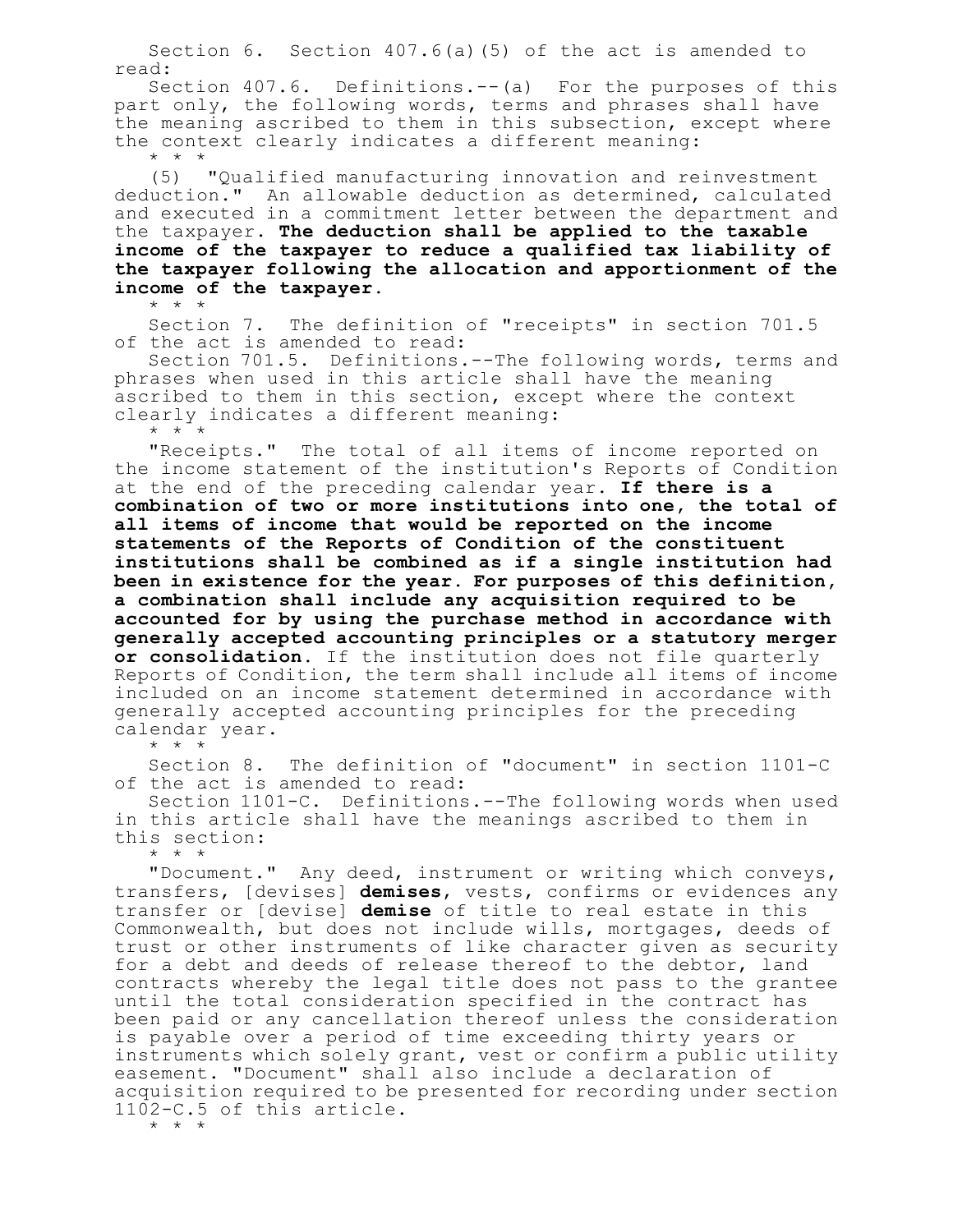Section 9. Sections 1102-C.4 and 1103-C(c) of the act are amended to read:

Section 1102-C.4. Documents Relating to Associations or Corporations and Members, Partners, Stockholders or Shareholders Thereof.--Except as otherwise provided in sections 1102-C.3 and 1102-C.5, documents which make, confirm or evidence any transfer or [devise] **demise** of title to real estate between associations or corporations and the members, partners, shareholders or stockholders thereof are fully taxable. For the purposes of this article, corporations and associations are entities separate from their members, partners, stockholders or shareholders.

Section 1103-C. Credits Against Tax.--\* \* \*

(c) Where there is a transfer of real estate which is [devised] **demised** by the grantor, a credit for the amount of tax paid at the time of the [devise] **demise** shall be given the grantor toward the tax due upon the transfer.

\* \* \*

Section 10. The heading of Article XVII-A.1 of the act is amended to read:

ARTICLE XVII-A.1

TAX CREDIT [ELIGIBILITY] **AND TAX BENEFIT ADMINISTRATION**

Section 11. The definition of "tax credit" in section 1701-A.1 of the act is amended and the section is amended by adding definitions to read:

Section 1701-A.1. Definitions.

The following words and phrases when used in this article shall have the meanings given to them in this section unless the context clearly indicates otherwise:

**"Administering agency." A department, board or commission that administers a tax credit or tax benefit as required by a law of this Commonwealth. The term does not include a keystone innovation zone coordinator under Article XIX-F.**

**"Applicant." A person applying to an administering agency for a tax credit or a tax benefit.**

**"Application." An application submitted to an administering agency by an applicant for a tax credit or tax benefit. The term includes a transfer application and supplemental documentation required to be provided by an applicant, including reports, returns and statements.**

**"Broker." A person that engages in the business of effectuating transactions in tax credits for the account of others, including assisting a taxpayer to apply for, sell, transfer, assign or purchase a tax credit. The term includes an entity and all of the following that perform similar functions for the entity:**

**(1) A partner, officer or director of the entity.**

**(2) An affiliate of the entity.**

**(3) Any other person occupying a similar status of the entity.** \* \* \*

**"Person." Any individual, employer, association, fiduciary, partnership, corporation, entity, estate or trust, whether a resident or nonresident of this Commonwealth.**

**"Program year." The annual period in which the tax credit or tax benefit operates.**

**"Recipient." A person that is sold, assigned or transferred a transferrable tax credit.**

**"Tax benefit." For purposes of this article, a tax benefit authorized under any of the following:**

**(1) Article XVII-A.**

**(2) Article XVIII-C.**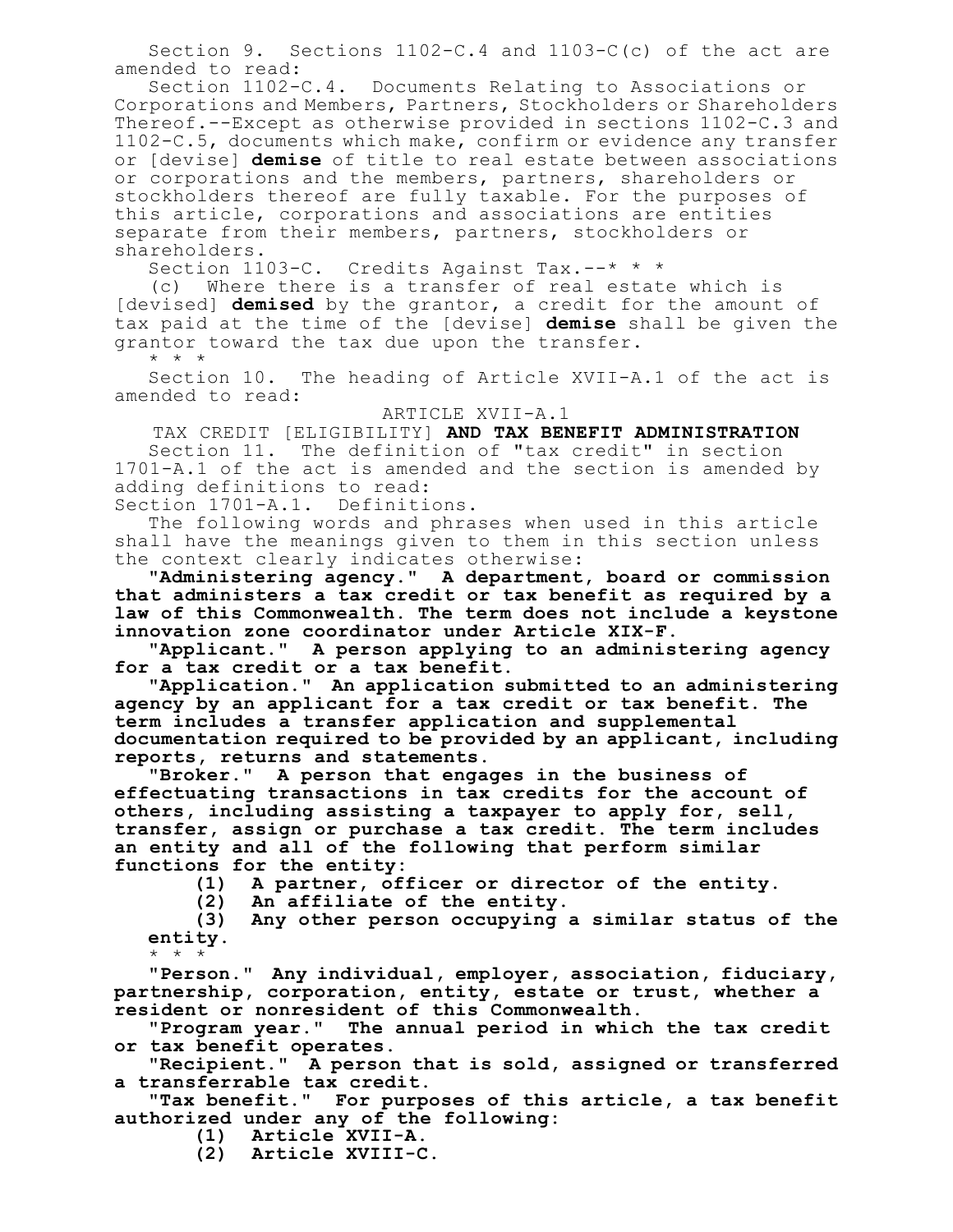- **(3) Article XIX-B.**
- **(4) Article XIX-D.**
- **(5) Article XXIX-C.**
- **(6) Article XXIX-D.**

**(7) The act of October 6, 1998 (P.L.705, No.92), known as the Keystone Opportunity Zone, Keystone Opportunity Expansion Zone and Keystone Opportunity Improvement Zone Act.**

"Tax credit." A tax credit authorized under any of the following:

(1) Article XVII-B. (2) Article XVII-D. (3) Article XVII-E. Article XVII-G. (5) Article XVII-H. (6) Article XVII-I. (7) Article XVII-J. (8) Article XVII-K. **(8.1) Article XVII-L.** (9) Article XVIII. (10) Article XVIII-B. (11) Article XVIII-D. (12) Article XVIII-E. (13) Article XVIII-F. (14) Article XVIII-G. **(14.1) Article XVIII-H.** (15) Article XIX-A. **(15.1) Article XIX-C.** (16) Article XIX-E. **(16.1) Article XIX-F.**

- (17) Section 2010.
- [(18) Article XXIX-D.]

(19) Article XX-B of the act of March 10, 1949 (P.L.30, No.14), known as the Public School Code of 1949.

**(20) The act of December 1, 2004 (P.L.1750, No.226), known as the First Class Cities Economic Development District Act.**

**(21) 12 Pa.C.S. Ch. 34 (relating to Infrastructure and Facilities Improvement Program).**

**(22) Any other program established by a law of this Commonwealth in which a person applies for and receives a credit against a tax. This paragraph shall not apply to a credit against a tax liability as a result of an overpayment.**

**"Taxpayer." A person that was approved for a tax credit or tax benefit or that received a transferrable tax credit by sale, assignment or transfer.**

**"Transfer application." An application submitted to the department or the administering agency by an applicant or a recipient as part of the sale, assignment or transfer of a transferrable tax credit to a recipient.**

**"Transferrable tax credit." A tax credit which may be sold, assigned or transferred from an applicant to a different taxpayer. The term includes a tax credit which may be**

**transferred to a shareholder, member or partner of an applicant.** Section 12. Section 1702-A.1 of the act is amended to read: Section 1702-A.1. [Eligibility.] **Determination of eligibility and method of submission.**

(a) **Tax reports and returns.--**Except as otherwise provided by law, before a tax credit [can] **or tax benefit may** be awarded, the department [may] **or administering agency, as applicable, shall** make a finding that [the taxpayer] **an applicant or a recipient** has filed all required State tax reports and returns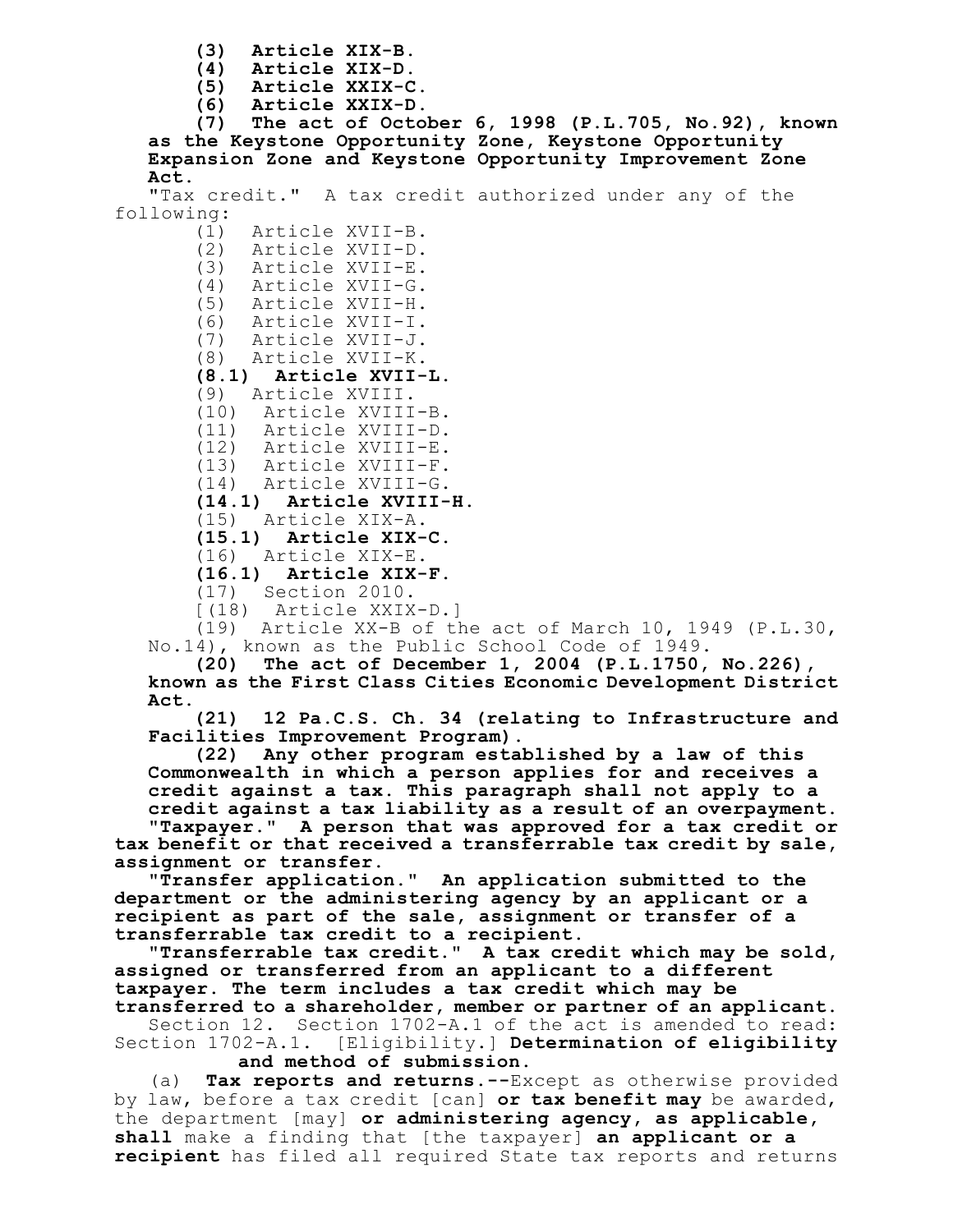for all applicable taxable years and paid any balance of State tax due as determined at settlement or assessment by the department, unless the tax due is [currently] under appeal **at the time the finding was made by the department or administering agency**.

(b) [(Reserved).] **Notification.--For a tax credit authorized under Article XX-B of the act of March 10, 1949 (P.L.30, No.14), known as the Public School Code of 1949, the department shall notify the Department of Community and Economic Development of any finding required under subsection (a) within 30 days of the Department of Community and Economic Development receiving a completed application.**

**(c) Electronic applications.--The department or administering agency, as applicable, may require an application for a tax credit or tax benefit to be filed electronically.**

Section 13. The act is amended by adding sections to read:<br>Section 1703-A.1. Application and administration. **Section 1703-A.1. Application and administration.**

**(a) Insufficient application.--If an administering agency finds that an application is insufficient for the administering agency to determine whether the applicant is eligible to receive a tax credit or tax benefit, the department, in consultation with the administering agency, may do all of the following for applicants other than individuals who own less than 20% of the applicant:**

**(1) Require the submission of additional documentation or verification which verifies material in the application. Additional documentation or verification required under this paragraph may include any of the following:**

**(i) A copy of the photo identification of the applicant's or recipient's chief executive officer and any authorized representative responsible for submitting the application. A copy of photo identification under this subparagraph shall include the individual's name and address.**

**(ii) Bank account statements relating to the business.**

**(iii) Business records, including receipts and expenditures.**

**(iv) Business origination documents, including articles of incorporation, partnership or reference to documents under this subparagraph in records of the Department of State or similar entity in another jurisdiction.**

**(v) Any other information required by the department or administering agency to determine that the applicant is eligible to receive a tax credit or tax benefit with the application.**

**(2) For an applicant that is not an individual, require that the applicant or broker meet for a virtual or in-person interview with representatives or agents of the department or the administering agency to verify the contents of the application.**

**(3) For an applicant that is not an individual, require the applicant or broker to agree to submit to scheduled or unscheduled site inspections by the department, the administering agency or representatives or agents of the department or administering agency. If the site is located in an area where unscheduled site visits are not feasible, the department or administering agency shall provide sufficient notice prior to the visit. The department shall establish a policy to ensure the confidentiality of information collected or observed during a site inspection.**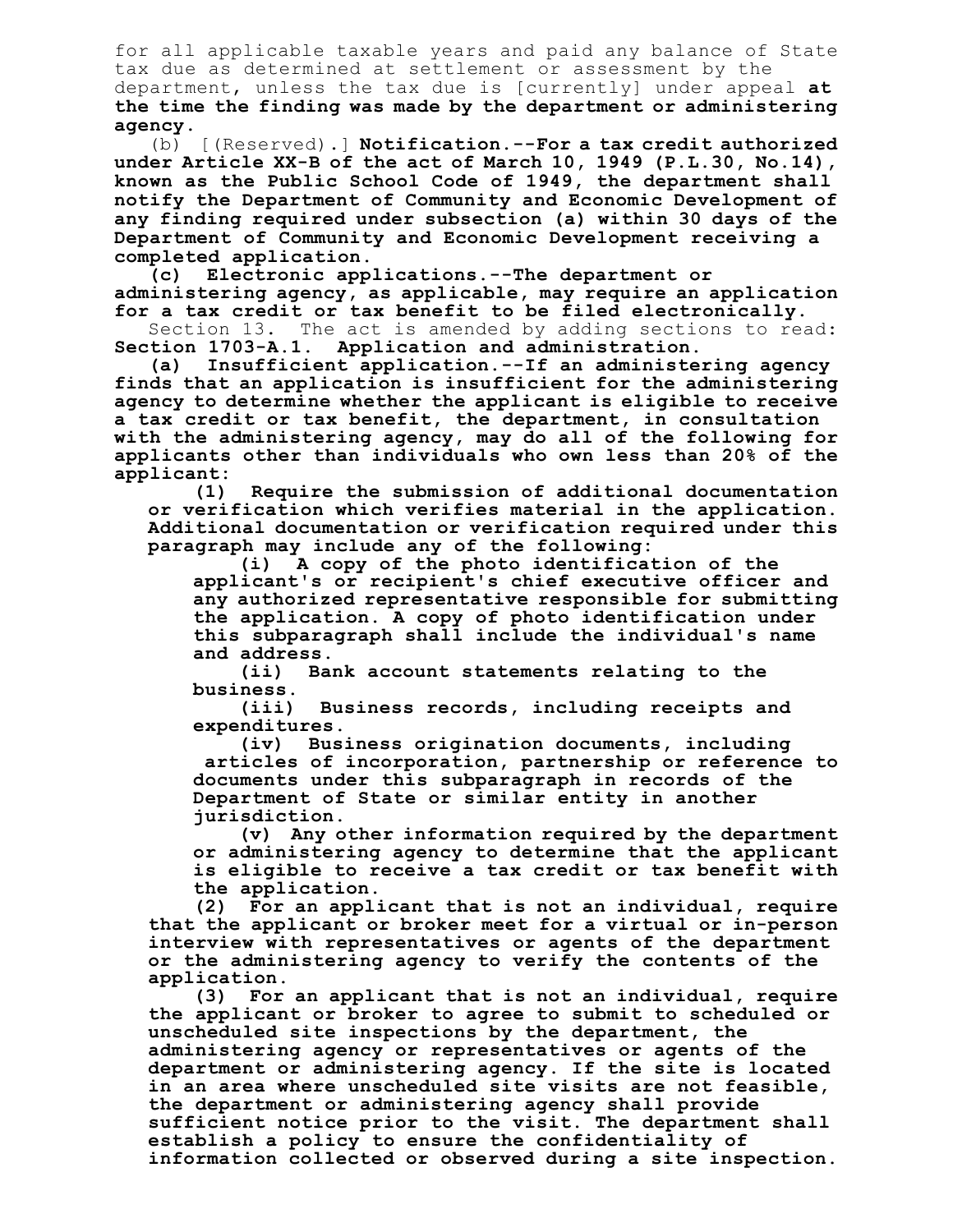**The policy shall include a prohibition on the taking of photos, video and audio recordings which are not related to the subjects regulated by the department.**

**(b) Risk criteria.--The department and an administering agency may jointly develop risk-scoring criteria to determine when an applicant other than an individual who owns less than 20% of the applicant may be required to do any of the following:**

**(1) As a condition of approval of the application, one of the following:**

**(i) If the amount of the tax credit or tax benefit is equal to or exceeds \$100,000, hire an independent auditor to prepare audited financial statements. The independent auditor under this subparagraph shall be a certified public accountant.**

**(ii) If the amount of the tax credit or tax benefit is less than \$100,000, provide an agreed-upon procedure report or a certification-of-costs report prepared by an independent certified public accountant.**

**(2) Provide information which shall be included in the audited financial statements under paragraph (1)(i) or agreed-upon procedure report or certification-of-costs report under paragraph (1)(ii) to be submitted to the department.**

**(3) Require the audited financial statements under paragraph (1)(i) or agreed-upon procedure report or certification-of-costs report under paragraph (1)(ii) be submitted to the department.**

**(c) Reports.--After approval and until a tax credit or tax benefit is fully used, an applicant that is approved for a tax credit or tax benefit shall file an annual report with the department or administering agency detailing all of the following, to the extent that the following is applicable to the tax credit or tax benefit:**

**(1) For a transferrable tax credit, all of the following:**

**(i) Whether the applicant used, sold, assigned or transferred a portion or all of the tax credit in the prior program year.**

**(ii) Whether the tax credit was sold, assigned or transferred for consideration in the prior program year and the name of the recipient.**

**(iii) If the tax credit was sold, assigned or transferred for consideration, the amount of the consideration.**

**(iv) If the tax credit was sold, assigned or transferred for consideration, whether the sale, assignment or transfer was conducted with the assistance of a broker and the name and registration number of the broker.**

**(2) If applicable, an itemization of expenses and jobs generated as a result of the receipt of the tax credit or tax benefit.**

**(3) Any other information that the department or administering agency deems necessary.**

**(d) Submission of data.--The department or administering agency shall provide the information submitted under subsection (c)(2) to the Independent Fiscal Office for use in preparing a tax credit report under section 5 of the act of October 30, 2017 (P.L.797, No.48), known as the Performance-Based Budgeting and Tax Credit Efficiency Act.**

**Section 1704-A.1. Assessment.**

**(a) General rule.--The department may issue an assessment against a taxpayer if the department determines that a tax**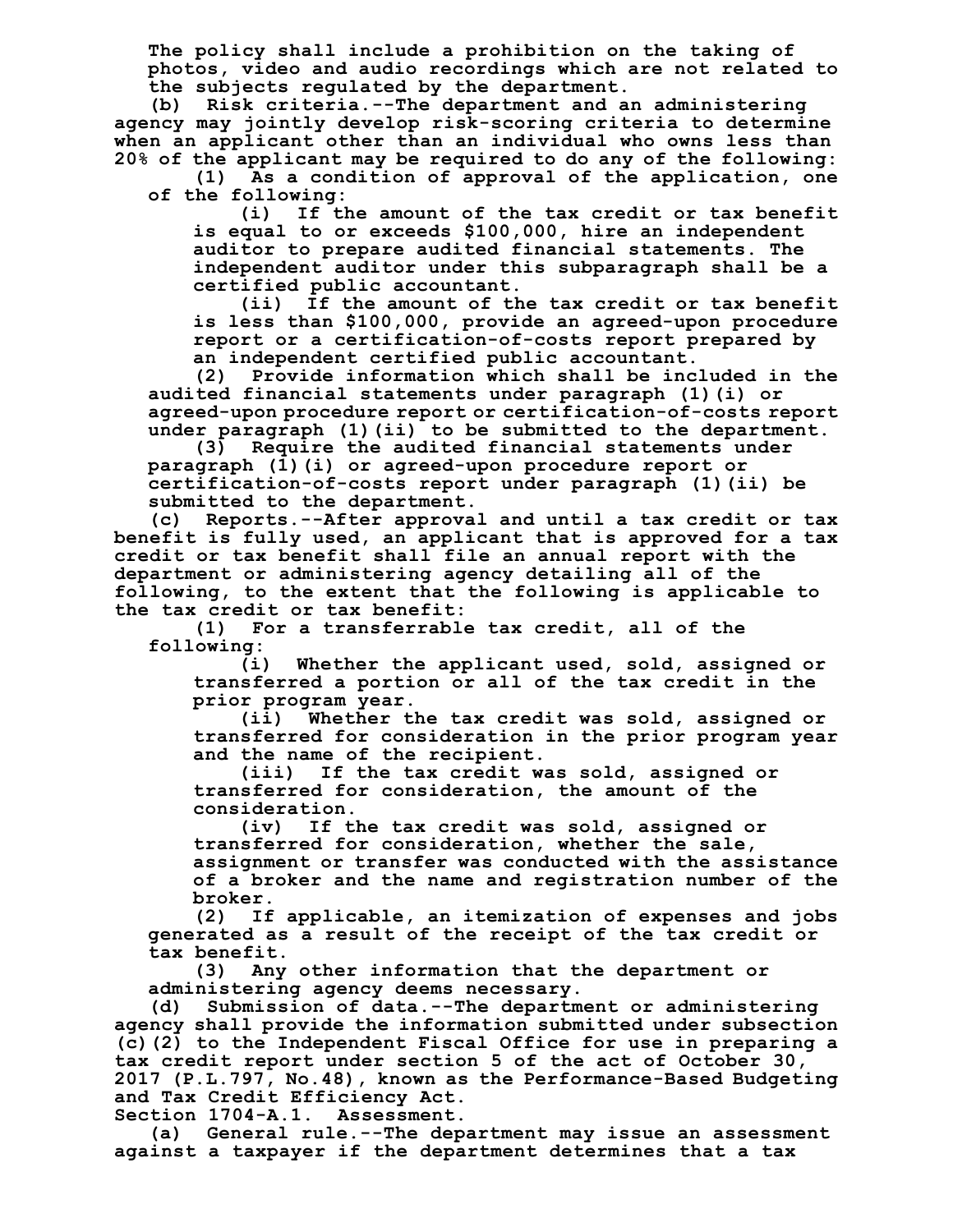**credit or tax benefit was improperly issued or the benefits of the tax credit or tax benefit were improperly conferred.**

**(b) Transferred tax credit assessment.--If a tax credit is sold, transferred or assigned to a bona fide purchaser for consideration, the department may issue an assessment authorized by subsection (a) against the applicant and the broker which signed the certification required by section 1706-A.1(g). An applicant and broker shall be jointly and severally liable for an assessment under this subsection.**

**(c) Liability restrictions.--A broker shall not be held jointly and severally liable for the amount due when the broker is purchasing or selling a tax credit or tax benefit in which the broker did not sign the certification required under section 1706-A.1(g) for the initial tax credit or tax benefit application. A broker under this subsection shall be liable only for the financial amount reported to the department on the program transfer application.**

**(d) Amount.--An assessment authorized by subsection (a) shall not exceed the face value of the tax credit or tax benefit or the benefits of the tax credit or tax benefit sold, transferred, assigned or otherwise improperly conferred and applicable interest.**

**(e) Procedures.--The procedures, collection, enforcement and appeals of an assessment made under subsection (a) or (b) shall be subject to Part X of Article III, except that the limitations on assessment and collection under section 348 shall not apply.**

**(f) Limitations.--**

**(1) Except as provided under paragraph (2), the department must issue an assessment under subsection (a) or (b) within three years of the date the tax credit or tax benefit is awarded or within three years of the date the tax credit is sold, transferred or assigned, whichever is later.**

**(2) If a taxpayer obtains a tax credit or tax benefit by fraud, the department may issue an assessment under subsection (a) or (b) at any time.**

**(3) If a broker is determined to have acted in good faith and was not negligent in duties regarding the information provided to the broker by the taxpayer, the department may not make an assessment against the broker. Section 1705-A.1. Administering agency training.**

**(a) Training.--An administering agency shall provide agency employees, representatives and agents of the administering agency that assist applicants with applications with training on all of the following:**

**(1) The requirements for a tax credit or tax benefit.**

**(2) Advising an applicant that has been issued a tax credit or tax benefit of the duty of the applicant to file reports concerning use of the tax credit or tax benefit as required by the laws of this Commonwealth.**

**(3) Conducting site inspections to verify compliance with the requirements relating to application for and issuance of a tax credit or tax benefit.**

**(4) Conducting scheduled and unscheduled visits to the site of a taxpayer to ensure compliance with the requirements of the tax credit or tax benefit.**

**(b) (Reserved).**

**Section 1706-A.1. Broker registration.**

**(a) Registration required.--A person that acts as a broker shall register with the department under this section. An agent or other party representing a broker or assisting a broker on behalf of an applicant, including a person that executes an**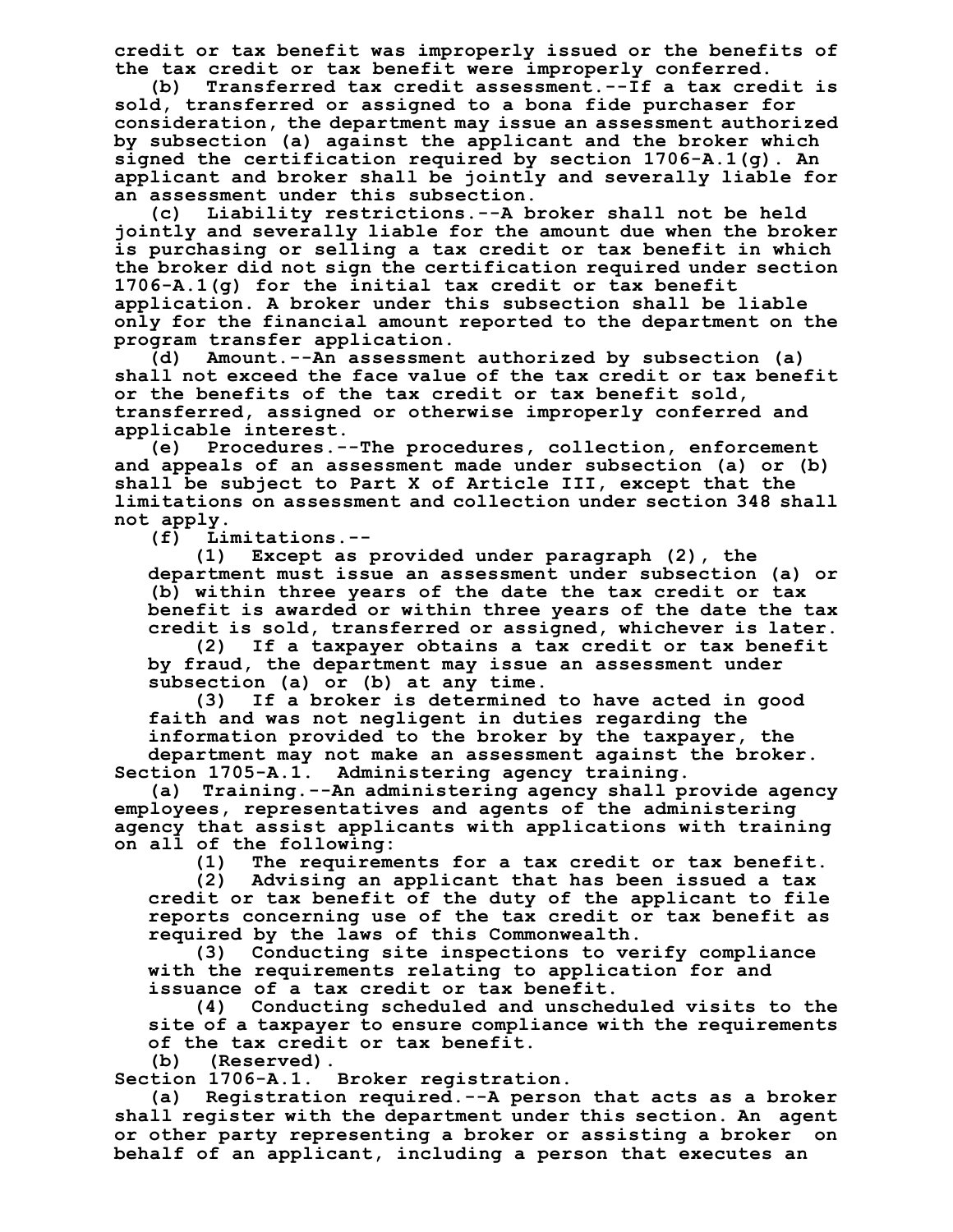**application for an applicant, or the sale, assignment or transfer of a transferrable tax credit shall register under this section.**

**(b) Guidelines.--The department, in consultation with the Department of Community and Economic Development, shall establish guidelines providing for the application and registration of a broker under this section. The guidelines shall require all of the following:**

**(1) The name and address of the broker.**

**(2) The name and address of the business with which the broker is employed or otherwise associated that is located and maintaining a place of business in this Commonwealth.**

**(3) That the broker be at least 18 years of age.**

**(4) The minimum educational requirements, qualifications and experience necessary for the issuance of a registration under this section.**

**(5) A criminal background check prepared by the Pennsylvania State Police that demonstrates the broker has not been convicted of a felony offense or an offense that involved fraud or misrepresentation in this Commonwealth or any other jurisdiction.**

**(6) A list of each professional license that has been issued to the broker and whether the broker is in good standing with the licensing authority.**

**(7) Verification that the application is submitted in accordance with 18 Pa.C.S. §§ 4903 (relating to false swearing) and 4904 (relating to unsworn falsification to authorities).**

**(8) Payment of any required application, licensing and registration fees.**

**(9) Tax clearance showing satisfaction of all State and local taxes.**

**(c) Applications.--A broker shall obtain an initial or renewed registration by filing an application with the department, providing the renewal information and documentation and paying all fees as required by the department.**

**(d) Duration of registration.--A registration under this section shall be valid for a period of two years from the date of issuance.**

**(e) Registration number.--A registration under this section shall include a unique registration number for the broker. A registration under this section may be suspended or revoked by the department for good cause.**

**(f) Appeals.--A broker who is denied a registration under this section, or whose registration is suspended or revoked, may appeal the department's determination in the same manner as provided by Article XXVII.**

**(g) Attachment of certification.--A broker executing the sale of a transferrable tax credit or assisting an applicant or a taxpayer to apply for or purchase a tax credit shall do all of the following:**

**(1) Attach a certification to the application that the statements and representations made in the application are true and correct and subject to the penalties as set forth in 18 Pa.C.S. § 4903 or 4904.**

**(2) Include the broker's unique registration number issued by the department in the certification under this subsection.**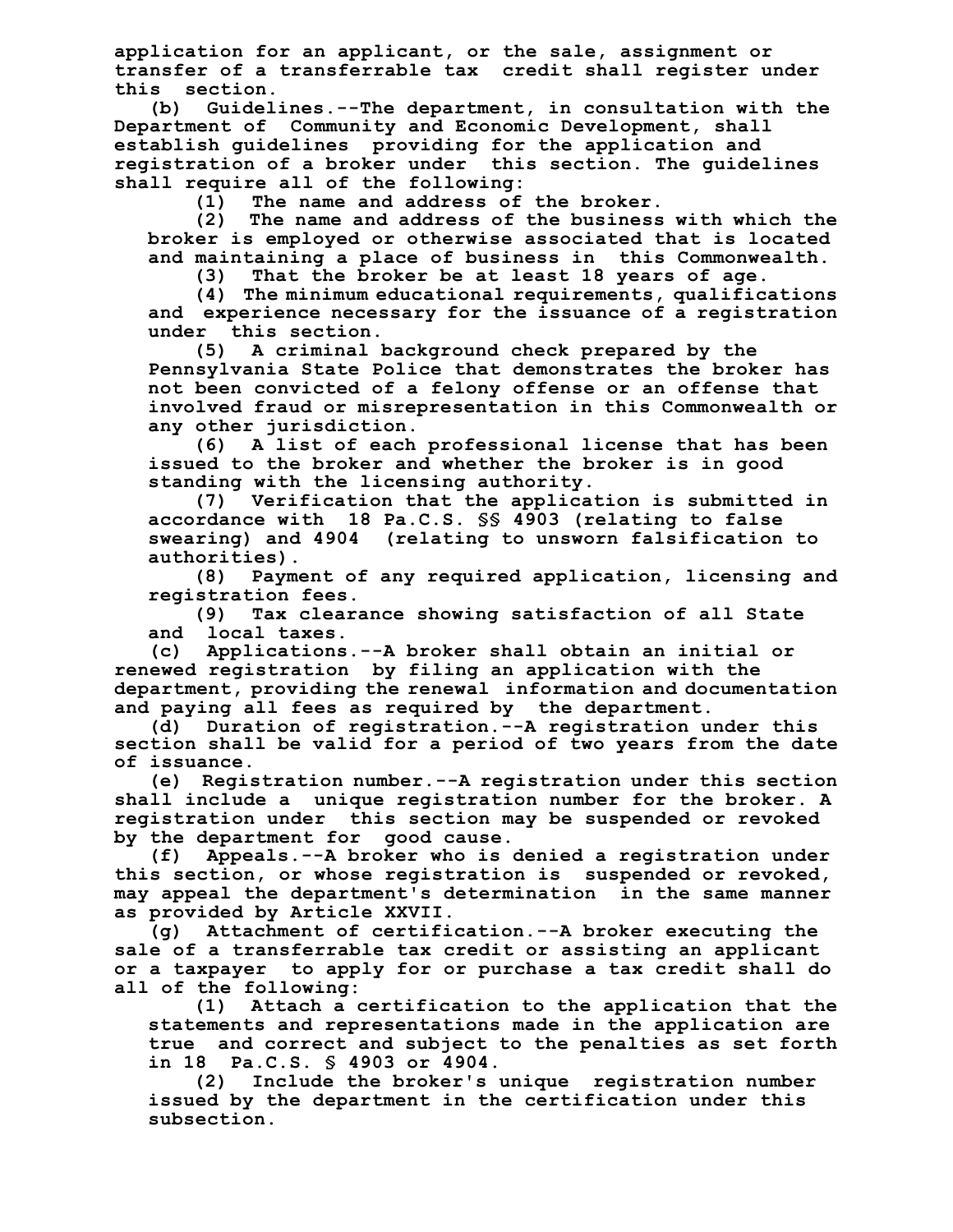**(h) Fees.--The department may require the payment of an application fee to review and process a registration under this subsection.**

**(i) Penalties.--A person who violates the requirements specified under this section shall pay a civil fine of up to \$25,000 for the first offense and up to \$50,000 for each additional offense to the department.**

**(j) Bond required.--A broker registered under this section shall post a bond of \$50,000 with the department.**

**Section 1707-A.1. Tax credit and tax benefit reports. (a) Reports.--Notwithstanding any law providing for the confidentiality of tax credits, beginning with the first program year which begins after the effective date of this section and each program year thereafter, the administering agency shall publish a report for each tax credit or tax benefit, which shall include the following information:**

**(1) The name of each applicant that received a tax credit or tax benefit in the prior program year.**

**(2) For a tax credit, the amount of tax credit awarded to each applicant.**

**(3) For a transferrable tax credit, whether an applicant under paragraph (1) sold, assigned or transferred a**

**transferrable tax credit in the prior program year.**

**(4) If applicable, a summary of the data submitted under section 1703-A.1(c)(2).**

**(5) If available to the administering agency, all of the following relating to a transferrable tax credit:**

**(i) The name of the recipient to which the transferrable tax credit under paragraph (3) was sold, assigned or transferred in the prior program year. The name of an individual receiving a transferrable tax credit without consideration from a pass-through entity in which the individual is a shareholder, member or partner shall not be published.**

**(ii) The amount of the transferrable tax credit under paragraph (3) that was sold, assigned or transferred.**

**(iii) The price for which a tax credit under paragraph (2) was sold, assigned or transferred. (b) Publication.--**

**(1) Except as provided under paragraph (2), an administering agency shall publish a report on each tax credit or tax benefit under subsection (a) on the administering agency's publicly accessible Internet website no later than 45 days after the end of a program year.**

**(2) If an administering agency is required by a law of this Commonwealth to prepare an annual report on the tax credit or tax benefit, the information under subsection (a) shall be included in the annual report required by the law of this Commonwealth.**

**Section 1708-A.1. Allocation of tax credits or tax benefits awarded upon appeal.**

**(a) Appeal.--If an administering agency denies an applicant's application for a tax credit or tax benefit program, the applicant may appeal the administering agency's**

**determination in the same manner as provided by Article XXVII. (b) Awarding of tax credit or tax benefit upon appeal.--The following shall apply to an allocation of tax credits awarded upon the final resolution of an appeal:**

**(1) If an applicant is awarded a tax credit which is subject to a total annual limitation, upon the final resolution of an appeal after the full allocation of credits**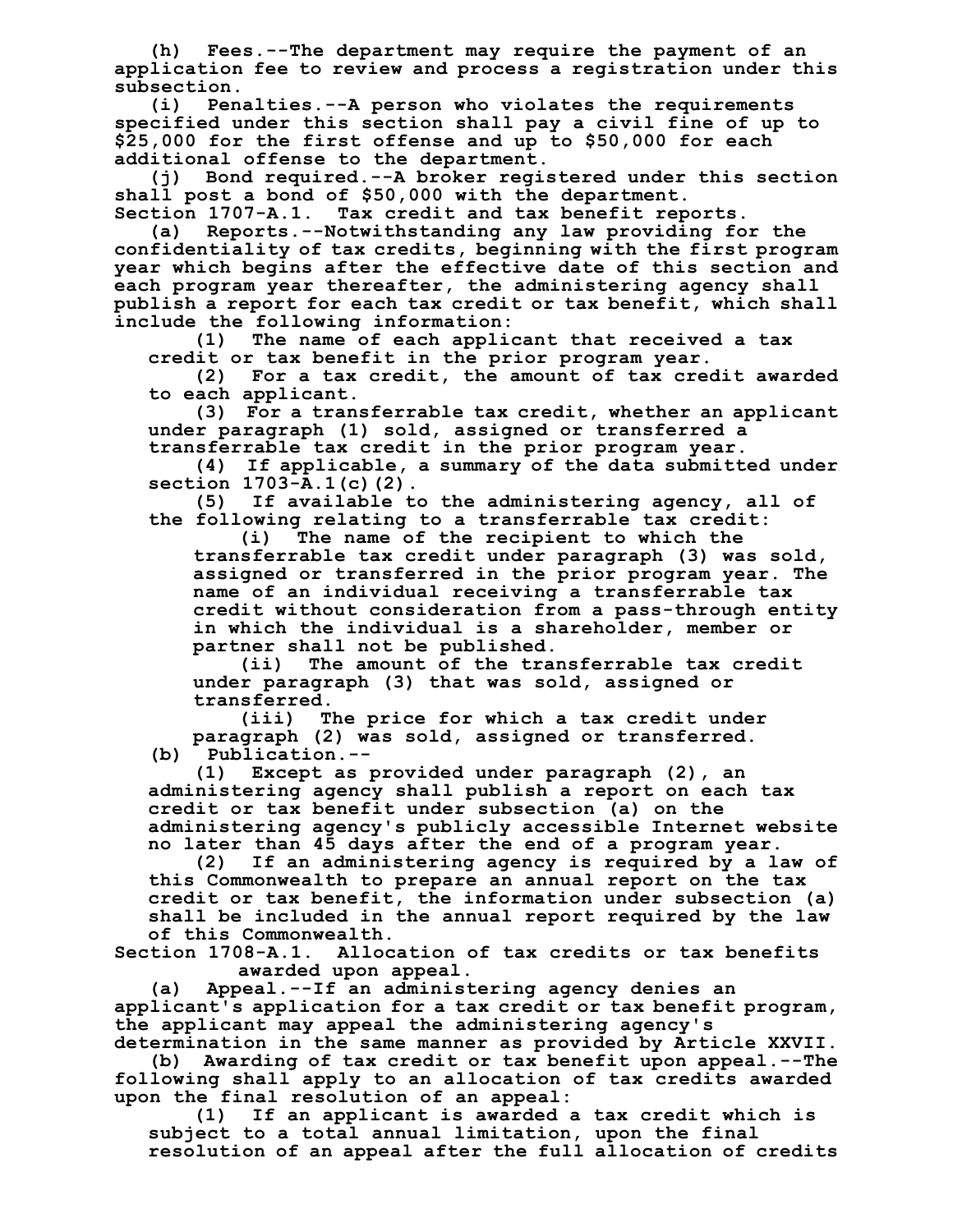**available for a fiscal year is completely expended, the administering agency shall include the awarded tax credit within the distribution of tax credits in the next program year after the resolution of the appeal for which an amount**

**for allocation is available. (2) When awarding a tax credit to an applicant under paragraph (1), the administering agency shall apply any reduction in the awarded tax credit amount as was applied in the program year for which the credit was denied if the reduction was applied due to the total credits applied for exceeding the amount of credits allocated for the program year.**

**(3) When awarding a tax credit to an applicant under paragraph (1), the administering agency shall reduce the total amount of credits available for allocation in the next program year by the amount of credits awarded.**

**(4) The awarded tax credits under paragraph (1) shall apply for the program year in which the credit was denied.**

**(c) Appeal.--If the Department of Community and Economic Development denies an applicant's application for a tax credit or tax benefit program, the applicant may appeal in a manner established by the Department of Community and Economic Development.**

**(d) Definition.--As used in this section, the term "administering agency" does not include the Department of Community and Economic Development.**

**Section 1709-A.1. Guidelines.**

**The department shall establish guidelines for the implementation of this article.**

Section 14. Sections  $1703-B(a)$  and  $(c)$ ,  $1704-B(a)$  and  $(b)$ and 1711-B of the act are amended to read:

Section 1703-B. Credit for Research and Development Expenses.--(a) A taxpayer who incurs Pennsylvania qualified research and development expense in a taxable year may apply for a research and development tax credit as provided in this article. By [September 15] **December 1**, a taxpayer must submit an application to the department for Pennsylvania qualified research and development expense incurred in the taxable year that ended in the prior calendar year.

\* \* \*

(c) By [December 15 of the ] **May 1 of the second** calendar year following the close of the taxable year during which the Pennsylvania qualified research and development expense was incurred, the department shall notify the taxpayer of the amount of the taxpayer's research and development tax credit approved by the department.

Section 1704-B. Carryover, Carryback, Refund and Assignment of Credit.--(a) If the taxpayer cannot use the entire amount of the research and development tax credit for the **first** taxable year in which the **taxpayer applied for a** research and development tax credit [is first approved], then the excess may be carried over to succeeding taxable years and used as a credit against the qualified tax liability of the taxpayer for those taxable years. Each time that the research and development tax credit is carried over to a succeeding taxable year, it is to be reduced by the amount that was used as a credit during the immediately preceding taxable year. The research and development tax credit provided by this article may be carried over and applied to succeeding taxable years for no more than fifteen taxable years following the first taxable year for which the taxpayer was entitled to claim the credit.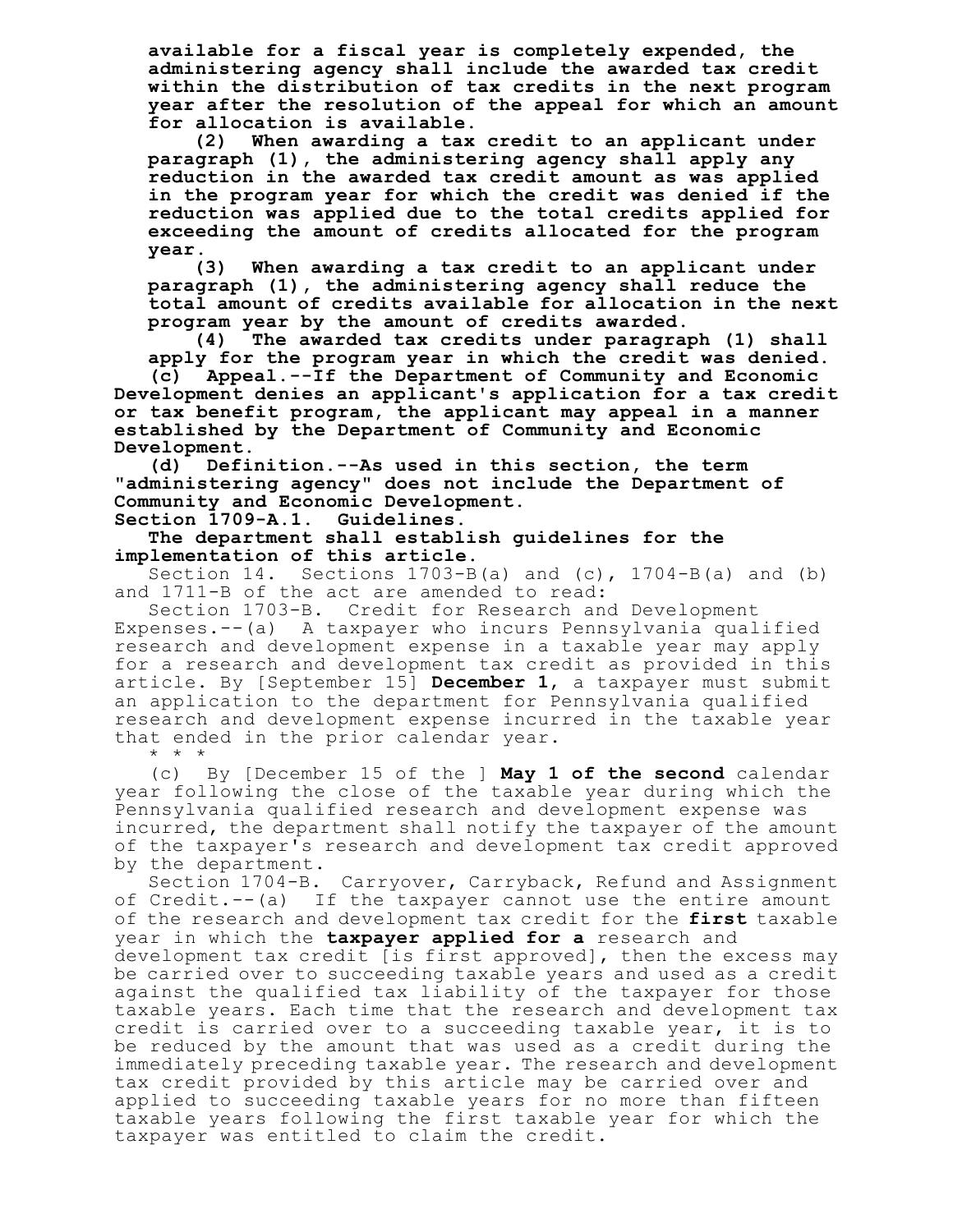(b) A research and development tax credit approved by the department for Pennsylvania qualified research and development expense in a taxable year first shall be applied against the taxpayer's qualified tax liability for the current taxable year as of the date on which the [credit was approved] **taxpayer applied for the credit** before the research and development tax credit is applied against any tax liability under subsection (a).

\* \* \* Section 1711-B. Report to General Assembly.--The secretary shall submit an annual report to the General Assembly indicating the effectiveness of the credit provided by this article no later than [March 15 following the] **October 1 following the calendar** year in which the credits were approved. The report shall include the names of all taxpayers utilizing the credit as of the date of the report and the amount of credits approved and utilized by each taxpayer. Notwithstanding any law providing for the confidentiality of tax records, the information contained in the report shall be public information. The report may also include any recommendations for changes in the calculation or administration of the credit.

Section 15. Section 1711-D of the act is amended by adding a definition to read:

Section 1711-D. Definitions.

The following words and phrases when used in this subarticle shall have the meanings given to them in this section unless the context clearly indicates otherwise:

\* \* \*

**"Multifilm." A series of separate and distinct films produced by the same taxpayer over a period of no less than one year and no more than four years from the time of application.** \* \* \*

Section 16. Sections 1712-D(b) and 1716.1-D(a) of the act are amended by adding paragraphs to read:

Section 1712-D. Credit for qualified film production expenses.

\* \* \*

(b) Review and approval.--The department shall establish application periods not to exceed 90 days each. All applications received during the application period shall be reviewed and evaluated by the department based on the following criteria: \* \* \*

**(7.1) If a multifilm application is submitted, the department shall consider the ability of the taxpayer to produce multiple films within this Commonwealth during the proposed period of production and the potential economic impact, including tourism impact, of the multiple films to this Commonwealth.** \* \* \*

Section 1716.1-D. Reissuance of film production tax credits. (a) Reissuance.--In any fiscal year, the department may reissue a tax credit which meets all of the following: \* \* \*

**(4) If an individual film that was issued a tax credit as part of a multifilm application is canceled, the department may reissue that tax credit only after allowing the taxpayer 90 days to submit an application for an alternative individual film, produced by the taxpayer for that tax credit. The department may approve or reject the application.**

\* \* \*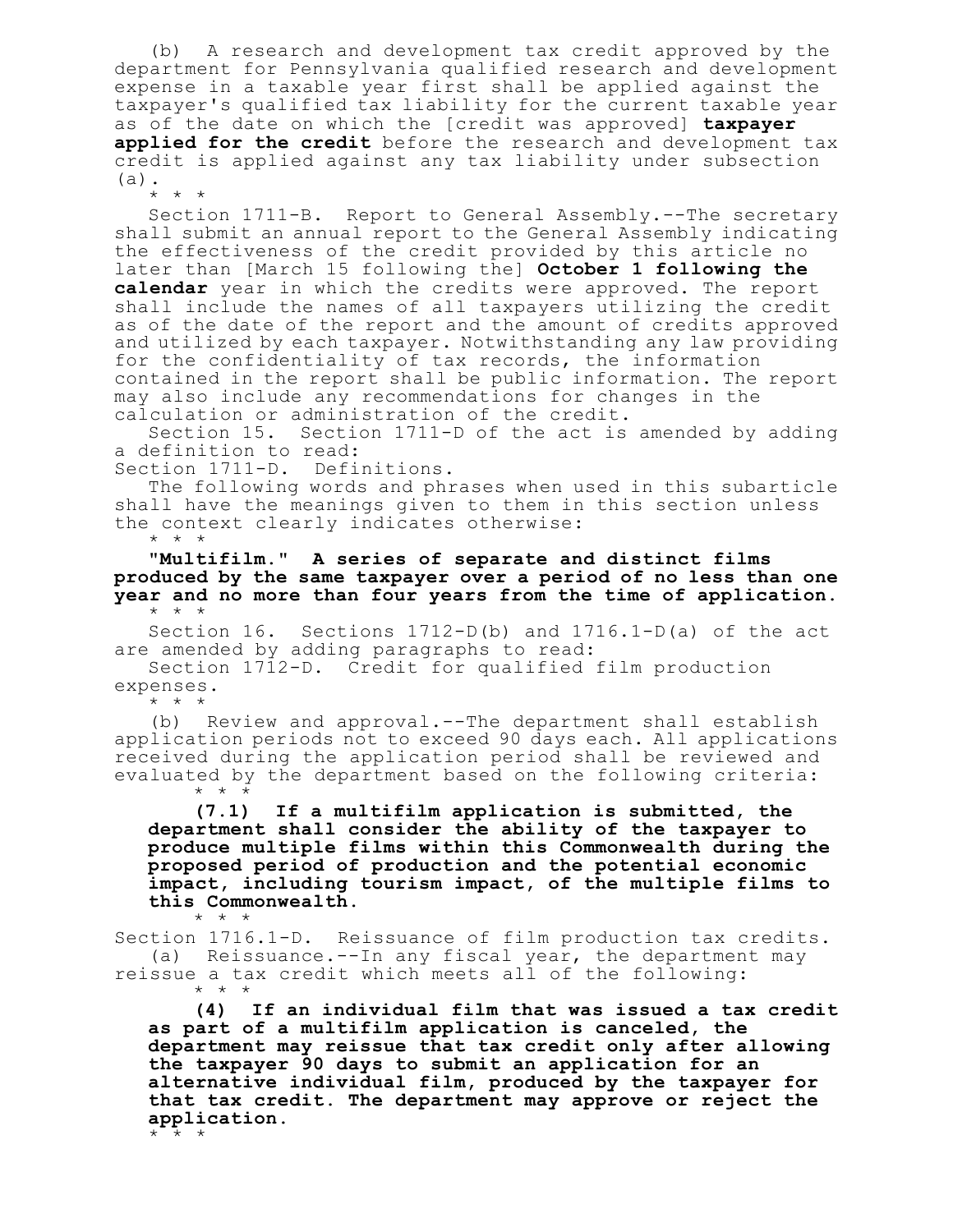Section 17. The definitions of "concert tour equipment," "recipient," "taxpayer," "tour," "tour expense" and "venue" in section 1772-D of the act are amended and the section is amended by adding definitions to read: Section 1772-D. Definitions.

The following words and phrases when used in this subarticle shall have the meanings given to them in this section unless the context clearly indicates otherwise:

\* \* \*

\* \* \*

"Concert tour equipment." Includes stage, set, scenery, design elements, automation, rigging, trusses, spotlights, lighting, sound equipment, video equipment, special effects, cases, communication devices, power distribution equipment, backline**, personal protective equipment** and other miscellaneous equipment or supplies used during a concert or rehearsal. \* \* \*

**"Pennsylvania live events industry." A qualified rehearsal facility, vendors of concert tour equipment located and maintaining a place of business in this Commonwealth, venues located in this Commonwealth and any promoter of live performances located and maintaining a place of business in this Commonwealth.**

**"Personal protective equipment." Includes equipment, services and supplies necessary to screen, test, shield or protect performers or individuals from health pathogens during a rehearsal, streaming performance or tour. The term includes costs associated with cleaning and disinfecting qualified rehearsal facilities and venues used on a tour and costs associated with complying with safety-protocols established to combat COVID-19 and other health pathogens.** \* \* \*

"Recipient." A taxpayer that has been awarded a tax credit under section 1773-D(e) **or 1782-D(e)**. \* \* \*

**"Streaming performance." A live performance which is performed at a qualified rehearsal facility to be remotely viewed by individuals. The term includes streaming and broadcasting of a performance.**

\* \* \*

"Taxpayer." A musical performer or performers or a concert tour management company of a musical performer or performers subject to tax under Article III, IV or VI. The term does not include contractors or subcontractors of a musical performer or performers or of a concert tour management company of a musical performer or performers. **For fiscal years beginning July 1, 2021, and ending June 30, 2023, the term also includes a management company of a professional sports league, a news broadcasting station, a production company, a creative agency or a broadcaster, subject to tax under Article III or IV.**

"Tour." A series of concerts performed or to be performed by a musical performer in more than one location. The term includes at least one rehearsal. **For fiscal years beginning July 1, 2021, and ending June 30, 2023, the term also includes a streaming performance.**

"Tour expense." As follows:

(1) Costs incurred or which will be incurred during a tour for venues located in this Commonwealth. The term includes all of the following:

(i) A payment which is made or will be made by a recipient to a person upon which withholding will be made on the payment by the recipient as required under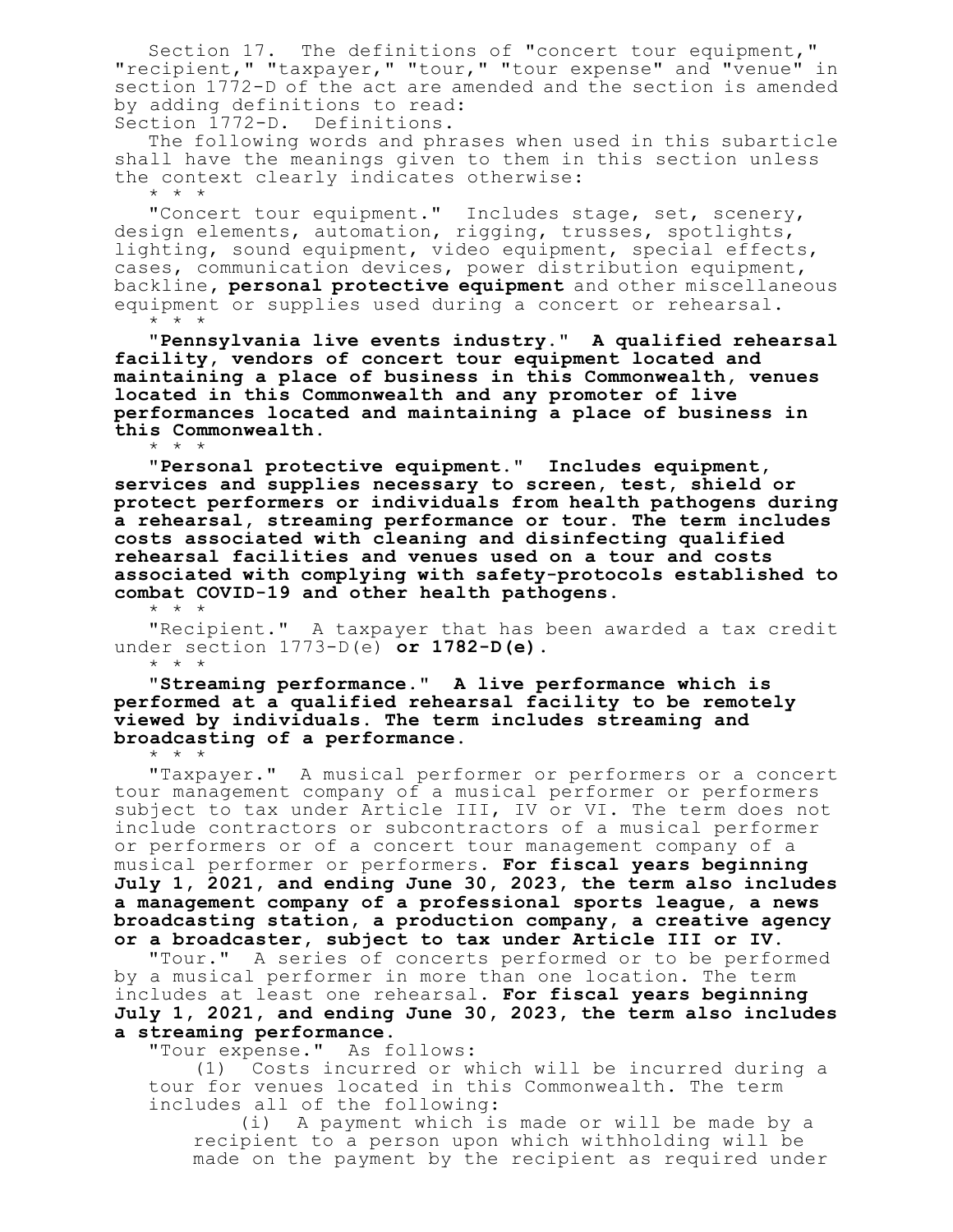Part VII of Article III or a payment which is made or will be made to a person who is required to make estimated payments under Part VIII of Article III.

(ii) The cost of transportation of people which is incurred or will be incurred while transporting to or from a train station, bus depot, airport or other transportation facility or while transporting directly from a residence or business entity located in this Commonwealth, or which is incurred or will be incurred for transportation provided by a company which is subject to the tax imposed under Article III or IV.

(iii) The cost of leasing vehicles upon which the tax imposed by Article II will be paid or accrued.

(v) The cost of purchasing or renting facilities and equipment from or through a resident of this Commonwealth or an entity subject to taxation in this Commonwealth.

(vi) The cost of food and lodging which is incurred or will be incurred from a facility located in this Commonwealth.

(vii) Expenses which are incurred or will be incurred in marketing or advertising a tour at venues located within this Commonwealth.

(viii) The cost of merchandise which is purchased or will be purchased from a company located within this Commonwealth and used on the tour.

(ix) A payment which is made or will be made to a personal service corporation representing individual talent if the tax imposed by Article IV will be paid or accrued on the net income of the corporation for the taxable year.

(x) A payment which is made or will be made to a pass-through entity representing individual talent for which withholding will be made by the pass-through entity on the payment as required under Part VII or VII-A of Article III.

**(1.1) The cost of concert tour equipment not used during rehearsal but used for an entire tour if the concert tour equipment is purchased or will be purchased from a company maintaining a place of business in this Commonwealth and subject to the tax imposed under Article III or IV. The term includes the cost of personal protective equipment which is purchased or will be purchased from a company located within**

**this Commonwealth and used on the tour.** The term does not include development cost, including the writing of music or lyrics.

"Venue." A class 1, class 2 or class 3 venue. **For fiscal years beginning July 1, 2021, and ending June 30, 2023, the term also includes a qualified rehearsal facility when used for a streaming performance.**

Section 18. Section 1777-D(a) and (b) of the act are amended to read:

Section 1777-D. Limitations.

 $(a)$  Cap.  $--$ 

**(1)** The aggregate amount of tax credits awarded in a fiscal year under this subarticle may not exceed \$8,000,000.

**(2)** In a fiscal year, the department may, in the department's discretion, advance the award of tax credits for qualified rehearsal and tour expenses incurred or to be incurred equal to \$2,000,000 of the tax credits available to be awarded in the succeeding fiscal year.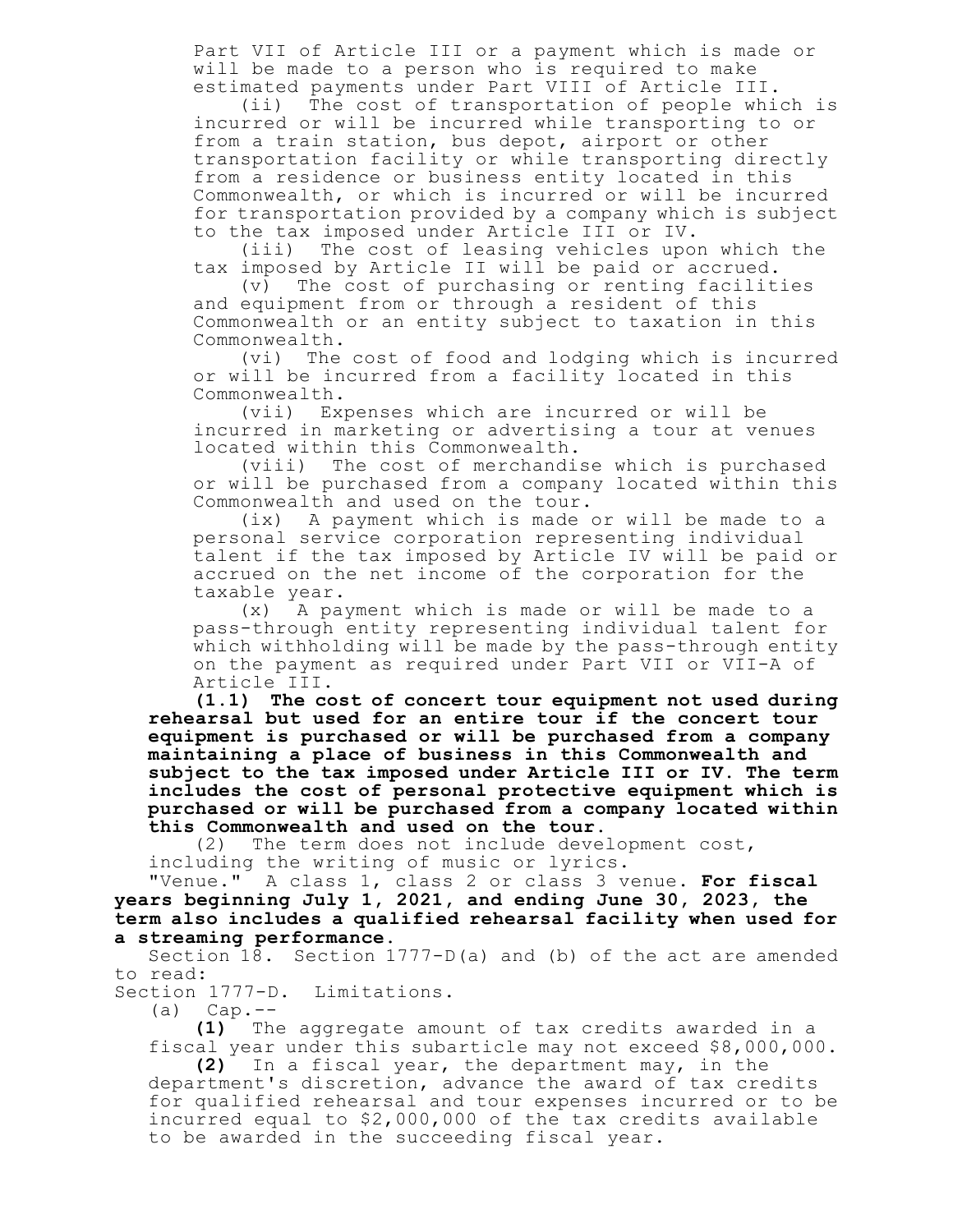**(3) If, in a fiscal year, the maximum amount of credits authorized by this subsection are not awarded by the department, the department may increase the total amount of tax credits that the department may award for qualified rehearsal and tour expenses incurred or to be incurred related to a tour in the immediately succeeding fiscal year by the amount that was not awarded in the preceding fiscal**

**year.** Advance award of credits.--The advance award of tax credits under subsection [(a)] **(a)(2)** shall:

(1) count against the total amount of tax credits that the department may award for qualified rehearsal and tour expenses incurred or to be incurred related to a tour in that next succeeding fiscal year; and

(2) reduce the total amount of tax credits that the department may award for qualified rehearsal and tour expenses incurred or to be incurred related to a tour in that next succeeding fiscal year. \* \* \*

Section 19. The act is amended by adding a section to read: **Section 1782-D. Pennsylvania live events industry COVID-19 emergency assistance.**

**(a) Intent.--It is the intent of the General Assembly to assist the Pennsylvania live events industry which has been severely impacted by the COVID-19 virus by providing a temporary procedure to further encourage live event performers to purchase Pennsylvania products and services while safely entertaining residents of this Commonwealth.**

**(b) Application.--For fiscal years beginning July 1, 2021, and ending June 30, 2023, and notwithstanding section 1773-D, a taxpayer may apply to the department for a tax credit related to a streaming performance under this section. The application shall be on the form required by the department.**

**(c) Review and approval.--**

**(1) The department shall establish application periods not to exceed 10 days on a bimonthly basis. All applications received during an application period shall be reviewed and evaluated by the department based on the following criteria:**

**(i) The anticipated number of rehearsal days in a qualified rehearsal facility.**

**(ii) The anticipated number of streaming performances.**

**(iii) The anticipated amount of Pennsylvania rehearsal and tour expenses.**

**(iv) The anticipated amount of the concert tour equipment expenses which are or will be purchased or rented from companies located and maintaining a place of business in this Commonwealth and which will be used for the rehearsal and streaming performances.**

**(v) The anticipated amount of the concert tour equipment expenses which are not or will not be purchased or rented from companies located and maintaining a place of business in this Commonwealth and which will be used for the rehearsal and streaming performances.**

**(vi) The anticipated number of days spent in Commonwealth hotels.**

**(vii) Other criteria that the department deems appropriate to ensure maximum employment opportunities and entertainment benefits for the residents of this Commonwealth.**

**(2) The department may approve the taxpayer for a tax credit upon determining all of the following:**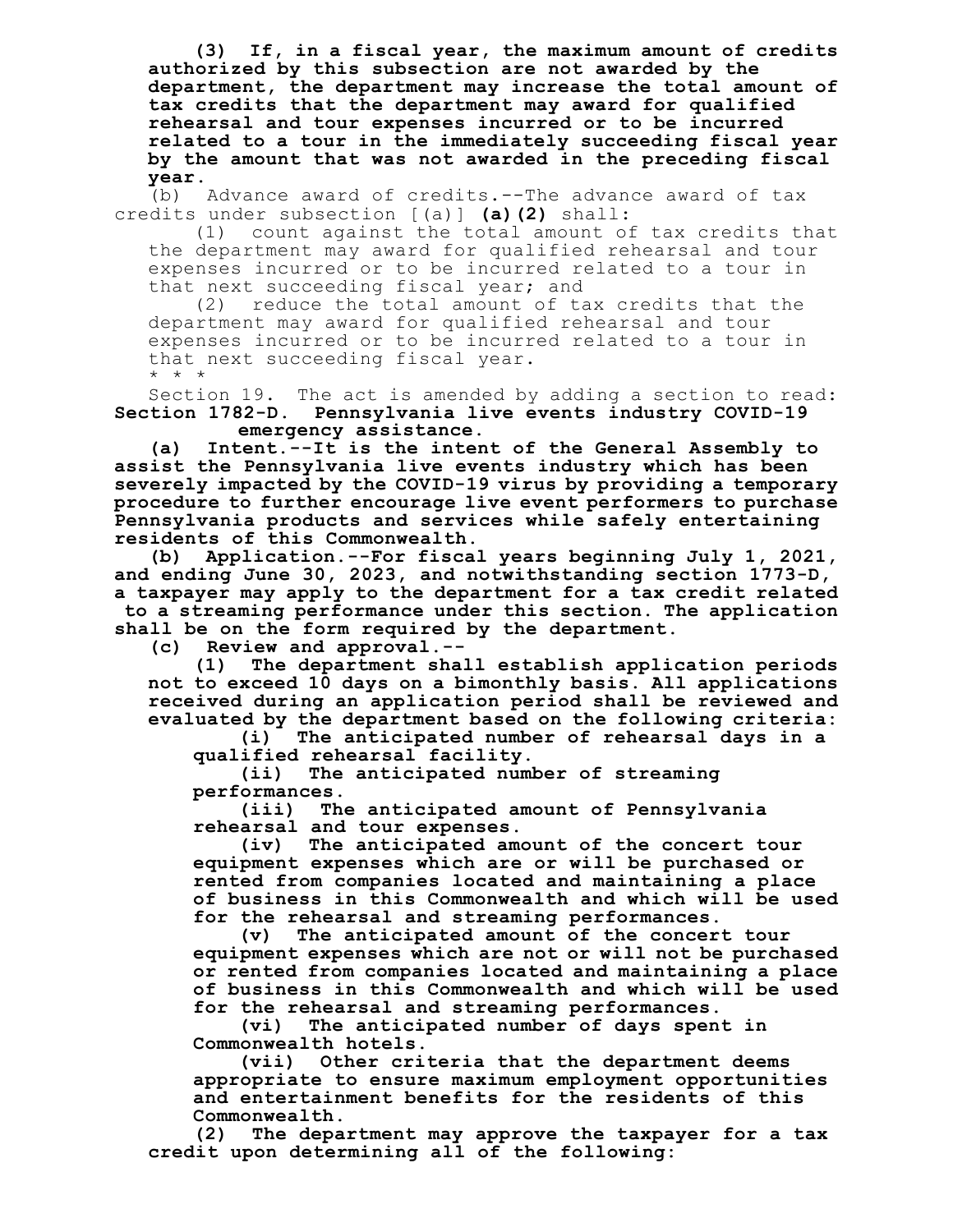**(i) That the taxpayer has paid the applicable application fee, not to exceed \$300.**

**(ii) That the taxpayer has met or will meet all of the following:**

**(A) Has or will rehearse at a qualified**

**rehearsal facility for a minimum of seven days.**

**(B) Has or will perform at least one streaming performance at a qualified rehearsal facility.**

**(C) Has incurred or will incur Pennsylvania rehearsal and tour expenses in an amount of at least \$300,000 from companies located and maintaining a place of business in this Commonwealth.**

**(D) Has or will purchase or rent concert tour equipment to be delivered to a qualified rehearsal facility in an amount of at least \$225,000 from companies located and maintaining a place of business in this Commonwealth.**

**(E) Has or will purchase or rent at least 70% of the concert tour equipment to be used for the rehearsal and any streaming performances from companies located and maintaining a place of business in this Commonwealth.**

**(F) Maintains a place of business in this Commonwealth or employs a representative for the period beginning with the start date and ending with the award of tax certificates under this section.**

**(d) Contract.--If the department approves the taxpayer's application under subsection (c)(2), the department and the taxpayer shall enter into a contract containing the following:**

**(1) The start date or the expected start date.**

**(2) With respect to a contract entered into prior to completion of a streaming performance, a commitment by the taxpayer to hold at least one streaming performance at a qualified rehearsal facility.**

**(3) With respect to a contract entered into prior to completion of a streaming performance, a commitment by the taxpayer to incur the Pennsylvania rehearsal and tour expenses as itemized.**

**(4) Any other information the department deems appropriate.**

**(e) Certificate.--Upon execution of the contract required by subsection (d), the department shall award the taxpayer a tax credit and issue the recipient a tax credit certificate.**

**(f) Limitations.--**

**(1) A taxpayer may not be awarded more than 25% of Pennsylvania rehearsal and tour expenses the taxpayer incurred or will incur for a tour.**

**(2) A taxpayer may not be awarded more than \$250,000 of tax credits for a tour.**

**(g) Cap.--Any award of tax credits made under this section shall count against and reduce the total amount of tax credits that the department may award under section 1777-D(a) for qualified rehearsal and tour expenses incurred or to be incurred related to a tour in that fiscal year.**

Section 19.1. Section 1704-L(d) of the act, added July 23, 2020 (P.L.654, No.66), is amended to read:

Section 1704-L. Application and approval of tax credit.

\* \* \*

(d) Availability of tax credits.--

(1) Each fiscal year, \$26,666,668 in tax credits shall be made available to the department in accordance with this article.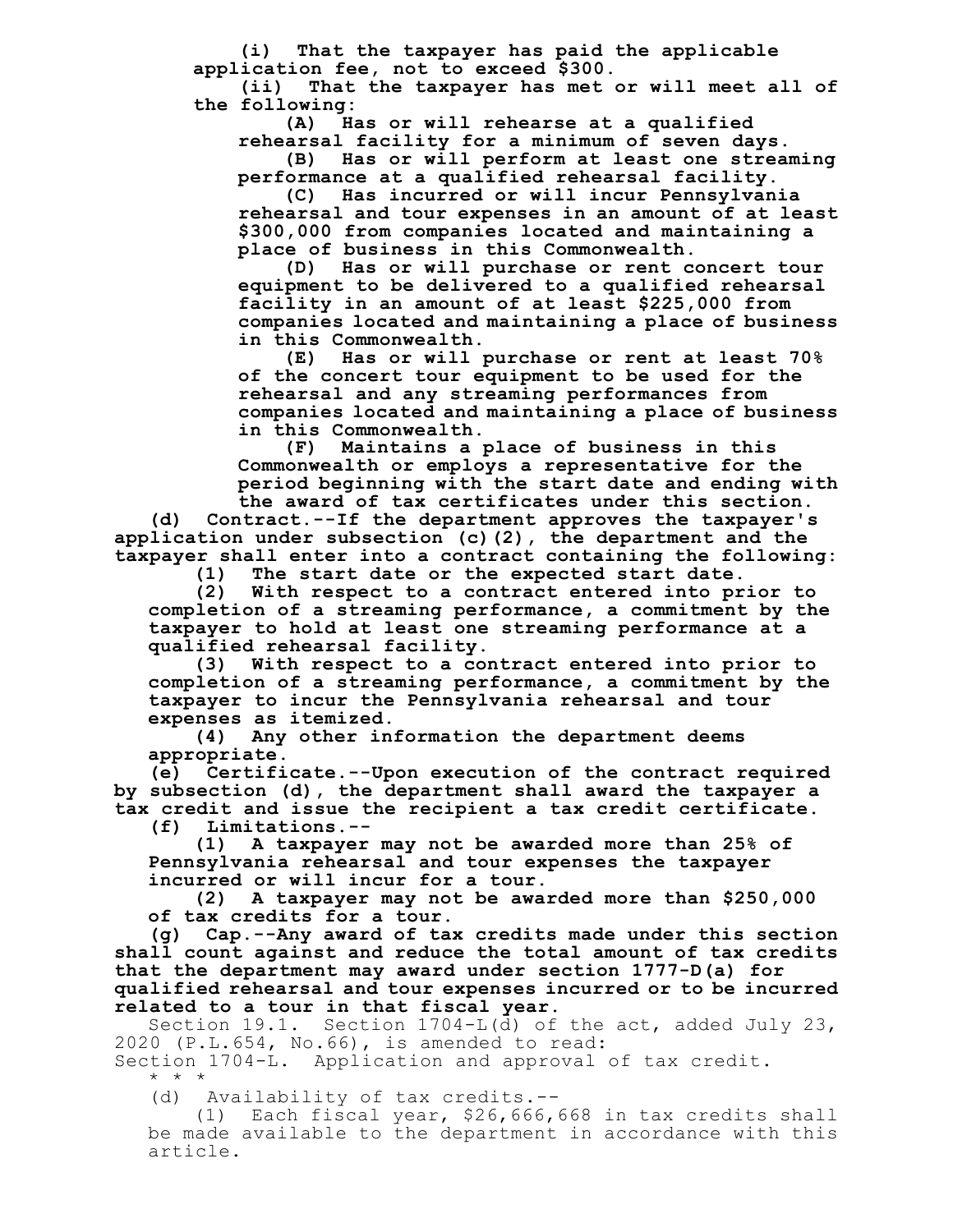(2) No more than [four] **two** qualified taxpayers shall receive a tax credit annually, for a maximum credit of \$6,666,667 each.

(3) The department[, at its discretion, may] **shall** issue unallocated credits to [a] **no more than one** qualified taxpayer, notwithstanding the maximum credit limit under paragraph (2)[.]**, if the qualified taxpayer:**

**(i) has made a total capital investment of at least \$1,000,000,000 in order to construct the project facility and place the project facility into service in this Commonwealth;**

**(ii) has created a minimum aggregate total of 1,800 new jobs and permanent jobs; and**

**(iii) has satisfied all other eligibility**

**requirements for a qualified taxpayer under this article. (4) For purposes of paragraph (3), the term "unallocated credits" means the difference between tax credits authorized under paragraph (1) and approved under paragraph (2).**

Section 20. The act is amended by adding a section to read: **Section 1913-D. Extension for keystone opportunity expansion zone.**

**(a) General rule.--The department may approve an application to grant an extension for a parcel located within a keystone opportunity zone, keystone opportunity expansion zone or keystone opportunity improvement zone upon application by a political subdivision.**

**(b) Application.--This section shall apply to a parcel located within a keystone opportunity zone, keystone opportunity expansion zone or keystone opportunity improvement zone that expires in 2022, if the parcel is located within a county of the third class with a population of at least 350,000 but less than 410,000 based on the 2010 Federal decennial census.**

**(c) Extension period.--An extension granted under this section shall be for a period of five years.**

Section 21. Sections 1921-D(d), 1907-E(a), 1906-F(b) and (d) and 1908-F of the act are amended to read: Section 1921-D. Additional keystone opportunity expansion

\* \* \*

(d) Application.--

zones.

(1) In order to receive a designation under this section, the department must receive an application from a political subdivision or its designee no later than October 1, [2021] **2022**. The application must contain the information required under section  $302(a)(1)$ ,  $(2)(i)$  and  $(ix)$ ,  $(5)$  and (6) of the KOZ Act.

(2) The department, in consultation with the Department of Revenue, shall review the application and, if approved, issue a certification of all tax exemptions, deductions, abatements or credits under this act for the zone within three months of receipt of the application.<br>(3) The department shall act on an app.

The department shall act on an application for a designation under section 302(a)(1) of the KOZ Act by December 31, [2021] **2022**.

(4) The department may make designations under this section on a rolling basis during the application period. \* \* \*

Section 1907-E. Mixed-use development tax credits.

(a) Tax credit authority.--For purposes, and in accordance with the provisions of this article, the agency may allocate an amount not to exceed [\$3,000,000] **\$4,500,000** in each fiscal year in mixed-use development tax credits and is directed to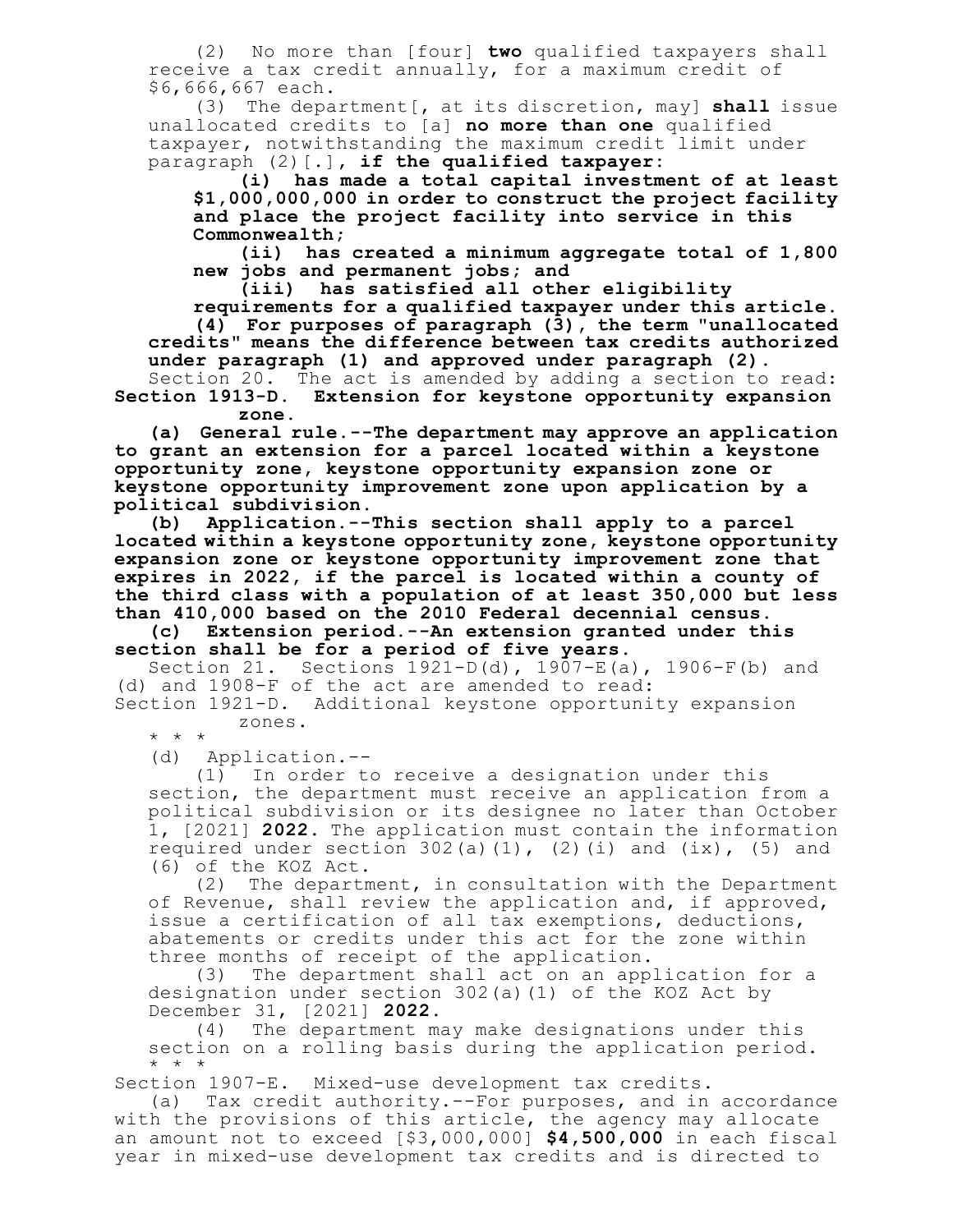deposit proceeds and earnings derived from the sale into the fund.

\* \* \* Section 1906-F. Keystone innovation zone tax credits. \* \* \*

(b) Application for tax credit.--A KIZ company may file an application for a tax credit with the department. An application under this subsection must be filed by [September 15 of each year for the prior taxable year, beginning September 15, 2006] **December 1 for the prior tax year**. The application must be submitted on a form required by the department and must be accompanied by a certification from the KIZ coordinator that the KIZ company falls within a targeted industry segment identified in the strategic plan adopted by the KIZ partnership [.]**, and meets any other requirements specified by the department.** The department shall review the application and, upon being satisfied that all requirements have been met, the department shall issue a tax credit certificate to the KIZ company. All certificates shall be awarded by [December 15 of each year] **May 1 of each year following the calendar year of application**.

\* \* \*<br>(d) Application of tax credit and election.--A tax credit approved under this section must be first applied against the KIZ company's tax liability under Article III, IV or VI, for the taxable year [during] **in** which the **taxpayer applied for the** tax credit [is approved]. If the amount of tax liability owed by the KIZ company is less than the amount of the tax credit, the KIZ company may elect to carry forward the amount of the remaining tax credit for a period not to exceed four additional taxable years and to apply the credit against tax liability incurred during those tax years; or the KIZ company may elect to sell or assign a portion of the tax credit in accordance with the provisions of subsection (f). A KIZ company may not carry back or obtain a refund of an unused keystone innovation zone tax credit. \* \* \*

Section 1908-F. Annual report.

The department shall submit an annual report to the Secretary of the Senate and the Chief Clerk of the House of

Representatives indicating the effectiveness of the keystone innovation zone tax credit provided by this article by [December 31 of each year, beginning December 31, 2007] **October 1 of each year following the calendar year of application**. Notwithstanding any law providing for the confidentiality of tax records, the report shall include the names of all taxpayers awarded the credits, all taxpayers utilizing the credits, the amount of credits approved and utilized by each taxpayer and the locations of the KIZ companies awarded the credits. The report shall be a public document.

Section  $21.1$ . Sections  $1903-G(b)$ , (c), (c.1) and (d) and 1910-G(a) of the act, added November 3, 2020 (P.L.1074, No.107), are amended to read:

Section 1903-G. Pennsylvania Housing Tax Credit. \* \* \*

(b) Availability.--[Tax credits may not be awarded under this article until the notice under subsection (c.1) is published.]

**(1) Beginning in fiscal year 2021-2022 and each fiscal year thereafter, the agency may award a total of \$10,000,000 in tax credits per fiscal year in accordance with this article.**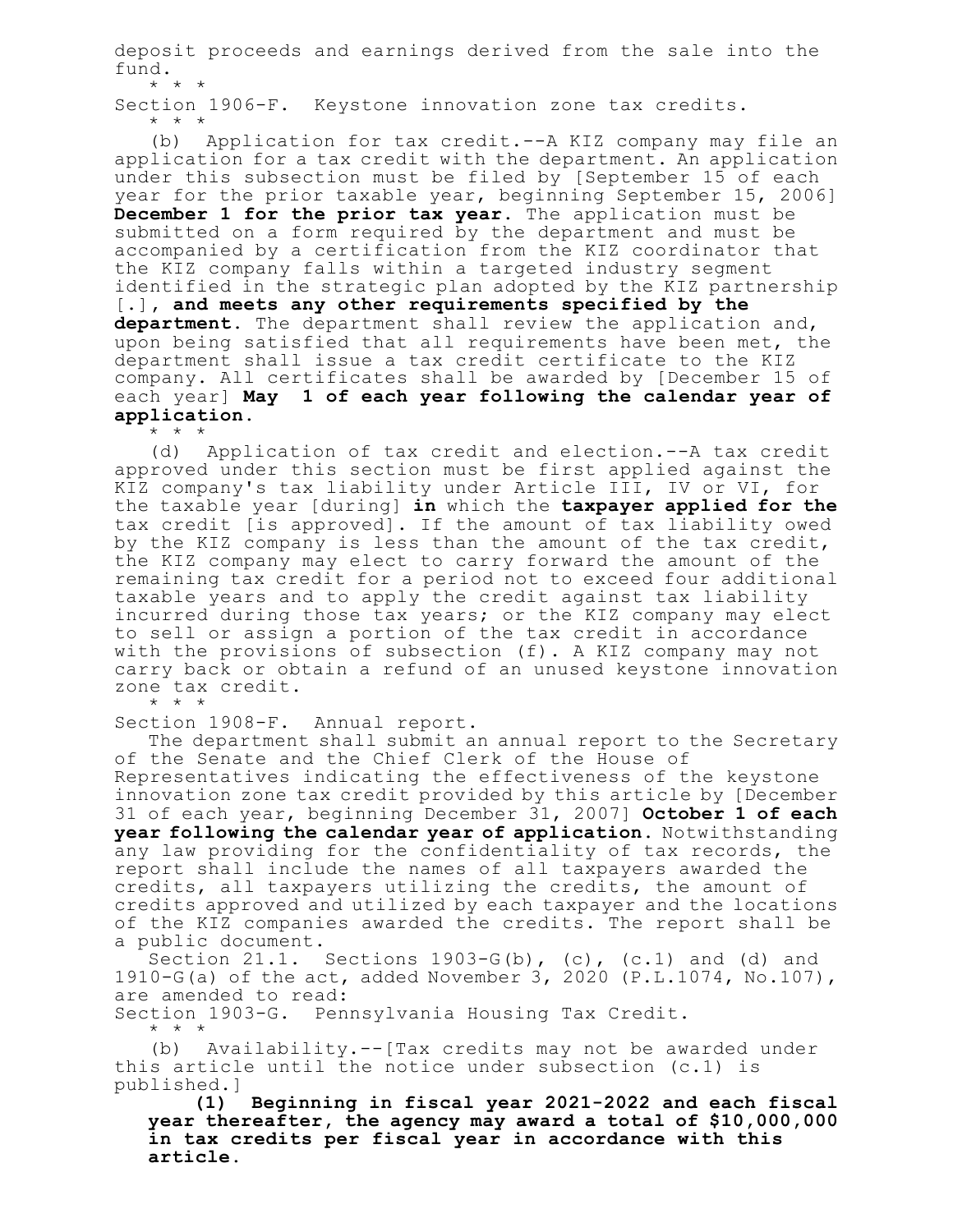**(2) In addition to the amount allocated under paragraph (1), the agency may award any unallocated tax credits from the preceding fiscal year.**

(c) Maximum amount.--[(Reserved).] **No taxpayer may be awarded a tax credit for an amount that exceeds \$1,500,000 for a qualified low-income housing project.**

[(c.1) Notice.--Upon an enactment after the effective date of this subsection to make an amount of tax credits available under this article, the Secretary of the Budget shall submit a notice to the Legislative Reference Bureau for publication in the Pennsylvania Bulletin.]

(d) Application.--

[(1) The agency may not accept applications for a tax credit under this section until the notice under subsection (c.1) is published.]

(1.1) A taxpayer may apply to the agency for a tax credit under this section by submitting an application on a form required by the agency.

(2) The agency may require such information on the application as necessary to verify compliance with this act.

(3) Except as otherwise provided by law, before the tax credit may be awarded, the department must find that the taxpayer has filed all required State tax reports and returns for all applicable tax years and paid any balance of State tax due as determined at settlement or assessment by the department, unless the tax due is currently under appeal. \* \* \*

Section 1910-G. Annual report.

(a) Duty of agency.--[By the first September 30 of the calendar year after the notice under 1903-G(c.1) is published and each September 30 thereafter,] **On or before October 1, 2022, and each October 1 thereafter,** the agency shall submit a report on the tax credit to the chairperson and minority chairperson of the Appropriations Committee of the Senate, the chairperson and minority chairperson of the Appropriations Committee of the House of Representatives, the chairperson and minority chairperson of the Urban Affairs and Housing Committee of the Senate and the chairperson and minority chairperson of the Urban Affairs Committee of the House of Representatives. The report shall include **the following information for the prior fiscal year**:

(1) The number and amount of tax credits awarded [in the prior fiscal year].

(2) The taxpayers that were awarded tax credits [in the prior fiscal year].

(3) The amount of tax credits issued to each taxpayer [in the prior fiscal year]. \* \* \*

Section 21.2. Section 2503 of the act is repealed: [Section 2503. Expiration.

(a) Expiration.--This article shall expire August 1, 2021.] Section 22. Section 2702 of the act is amended by adding a subsection to read:

Section 2702. Petition for reassessment. \* \* \*

**(a.2) Petition for review of denial of tax credit or tax benefit.--The following apply:**

**(1) A petition for reassessment under subsection (a) may include a request for review of a denial of an application for a tax credit or tax benefit made by an administering agency.**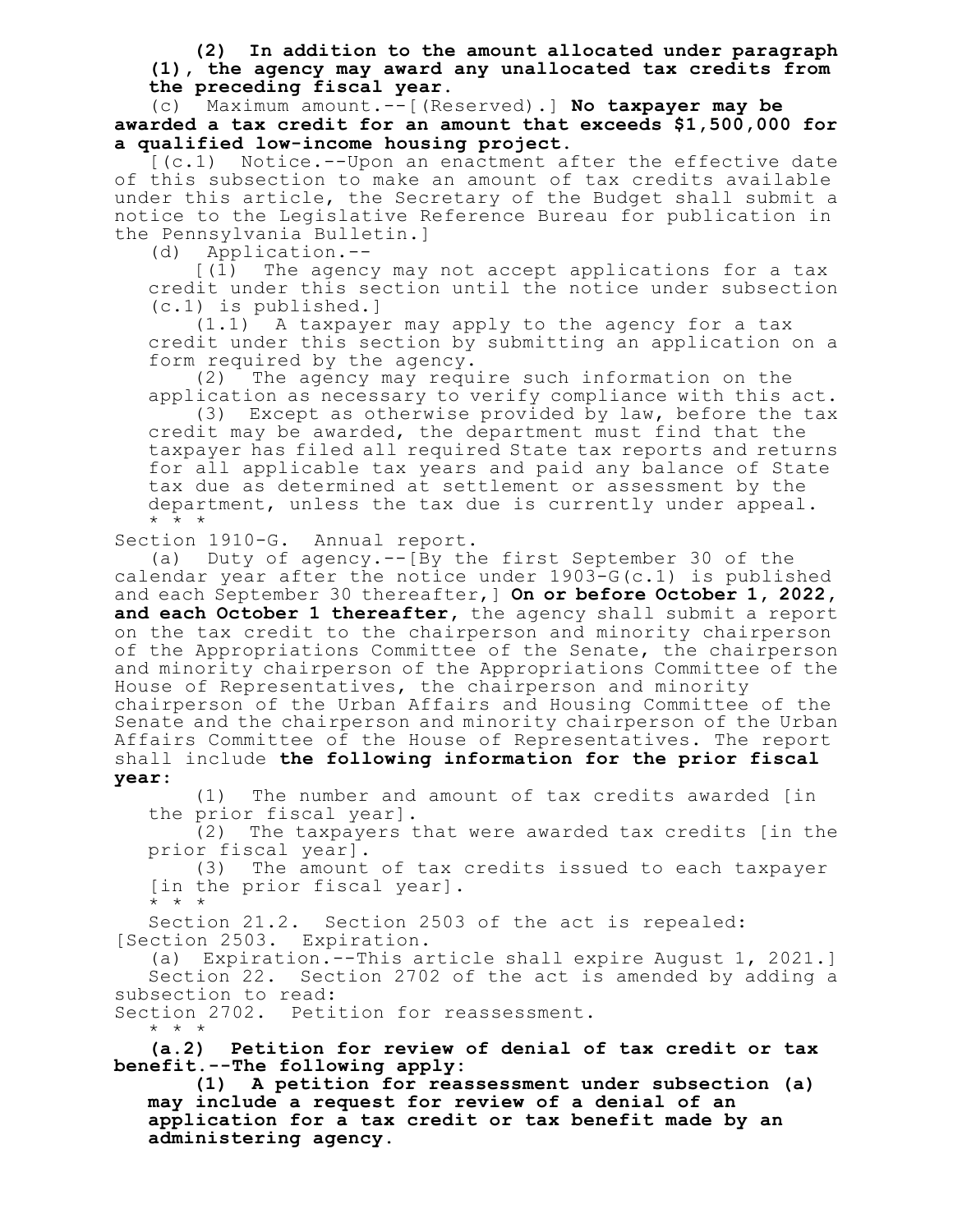**(2) The administering agency shall have the right to be represented in all proceedings before the department. An applicant filing a petition under paragraph (1) shall provide a copy of the petition to the administering agency within 30 days of the applicant filing the petition with the department.**

**(3) The department's review of a petition filed under paragraph (1) shall be limited to the administering agency's denial of a tax credit or tax benefit and shall not include a review of any underlying tax determinations.**

**(4) For the purposes of this subsection:**

**(i) The terms "applicant," "tax benefit" and "tax credit" shall have the same meaning as in section 1701-A.1.**

**(ii) The term "administering agency" shall have the same meaning as in section 1701-A.1 but shall not include the Department of Community and Economic Development.** \* \* \*

Section 23. Section 2703(a) of the act is amended by adding paragraphs and the section is amended by adding a subsection to read:

Section 2703. Petition procedure.

(a) Content of petition.--

\* \* \*

**(2.2) A petition for review of tax adjustment not resulting in an increase in liability shall state:**

**(i) The tax type and tax periods included within the petition.**

**(ii) The amount of the tax that the taxpayer claims to have been erroneously adjusted.**

**(iii) The basis upon which the taxpayer claims that the adjustment is erroneous.**

**(2.3) A petition for review of denial of tax credit or tax benefit shall state:**

**(i) The tax credit or tax benefit program for which the applicant was denied.**

**(ii) The amount of the tax credit or tax benefit that the taxpayer claims to have been erroneously denied. (iii) The basis upon which the taxpayer claims that the denial is erroneous.** \* \* \*

**(b.1) Participation of administering agency.--An administering agency of a tax credit or tax benefit shall be permitted to participate in a hearing before the department. The department shall notify the administering agency of the date, time and place where the hearing will be held. The administering agency shall be provided the opportunity to comment upon any submitted evidence and provide written and oral argument to support its denial.** \* \* \*

Section 24. Section 2704(d.1) of the act is amended by adding a paragraph to read: Section 2704. Review by board.

\* \* \* (d.1) Representation.-- \* \* \*

**(3) An administering agency of a tax credit or tax benefit shall be permitted to participate in all proceedings before the board. The board shall notify the administering agency of the date, time and place where the hearing will be held. The administering agency shall be provided the**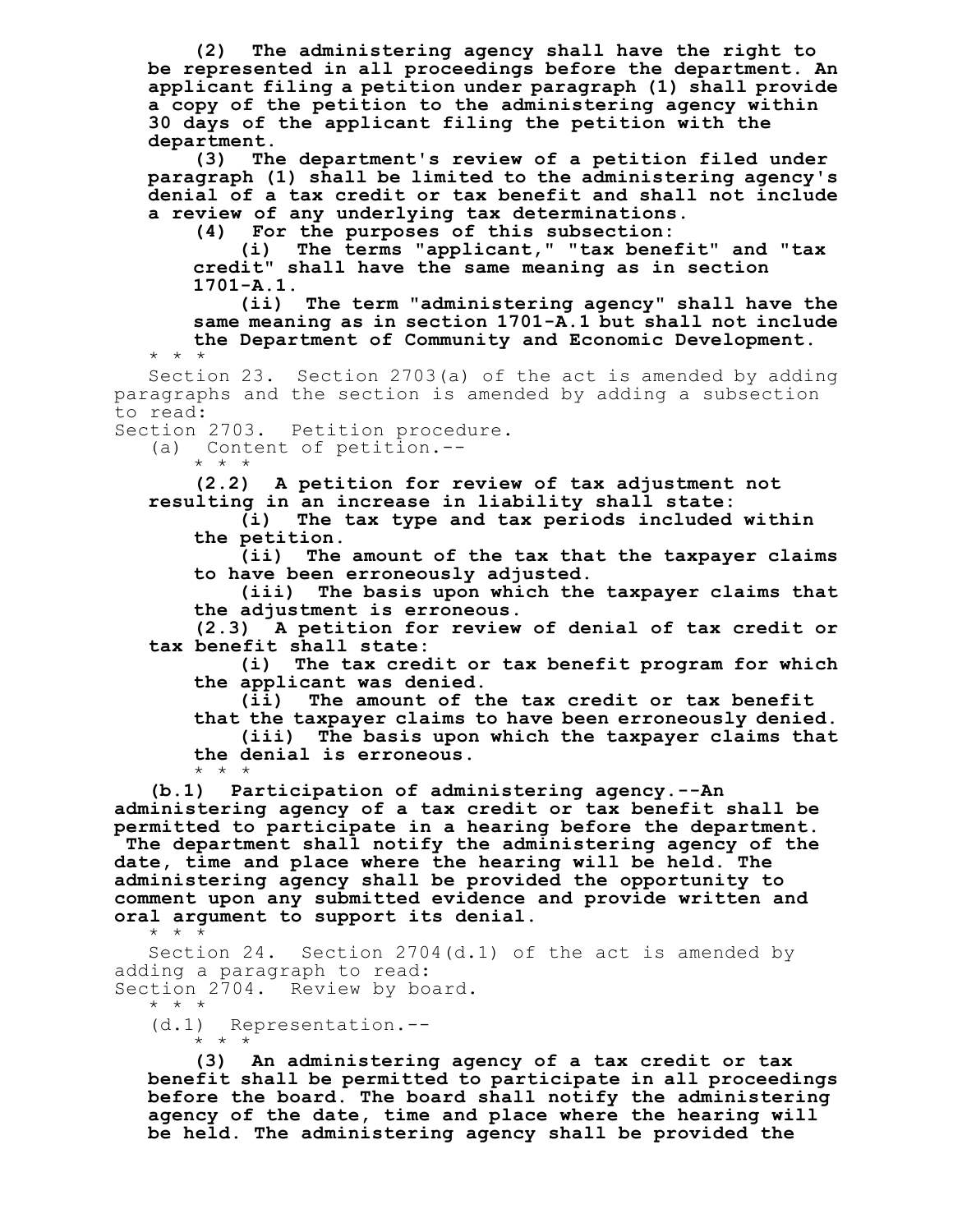**opportunity to comment upon any submitted evidence and provide written and oral argument to support its denial.** \* \* \*

Section 25. Article XXIX-D of the act is amended by adding a subarticle heading to read:

#### **SUBARTICLE A PRELIMINARY PROVISIONS**

Section 26. The definition of "tax refund" in section 2901-D of the act is amended and the section is amended by adding definitions to read:

Section 2901-D. Definitions.

The following words and phrases when used in this article shall have the meanings given to them in this section unless the context clearly indicates otherwise: \* \* \*

**"Tax exemption." The tax exemption provided under Subarticle C.**

"Tax refund." The tax refund provided for under [this article] **Subarticle B**.

"**Telecommunications provider." A provider of telecommunications services as defined in 61 Pa. Code § 60.20 (relating to telecommunications service).**

\* \* \*

Section 27. Article XXIX-D of the act is amended by adding a subarticle heading to read:

# **SUBARTICLE B**

## **SALES AND USE TAX REFUND PROGRAM**

Section 28. Section 2902-D of the act is renumbered to read: Section [2902-D] **2911-D**. Sales and use tax refund.

(a) Application.--Beginning July 1, 2017, an owner or operator or qualified tenant of a computer data center certified under this article may apply for a tax refund of taxes paid under Article II upon the sale at retail or use of computer data center equipment for installation in a computer data center, purchased by:<br>(1) An owner o

An owner or operator of a computer data center certified under this article.

(2) A qualified tenant certified under this article. (b) Applicability.--Taxes paid under Article II during the qualification period shall be eligible for a refund under this article.

(c) Exclusions.--The following do not qualify for a tax refund:

(1) Computer data center equipment used by the computer data center to:

(i) generate electricity for resale purposes to a power utility, except for sales incidental to the primary sale to computer data centers and which qualify under subparagraph (ii); or

(ii) generate, provide or sell more than 5% of its electricity outside of the computer data center. (2) (Reserved).

Section 29. Sections 2903-D, 2904-D and 2905-D of the act are renumbered and amended to read:

Section [2903-D] **2912-D**. Application for certification.

To be considered for a certification, an owner or operator of a computer data center shall submit to the department an application on a form prescribed by the department that includes the following:

(1) The owner's or operator's name, address and telephone number.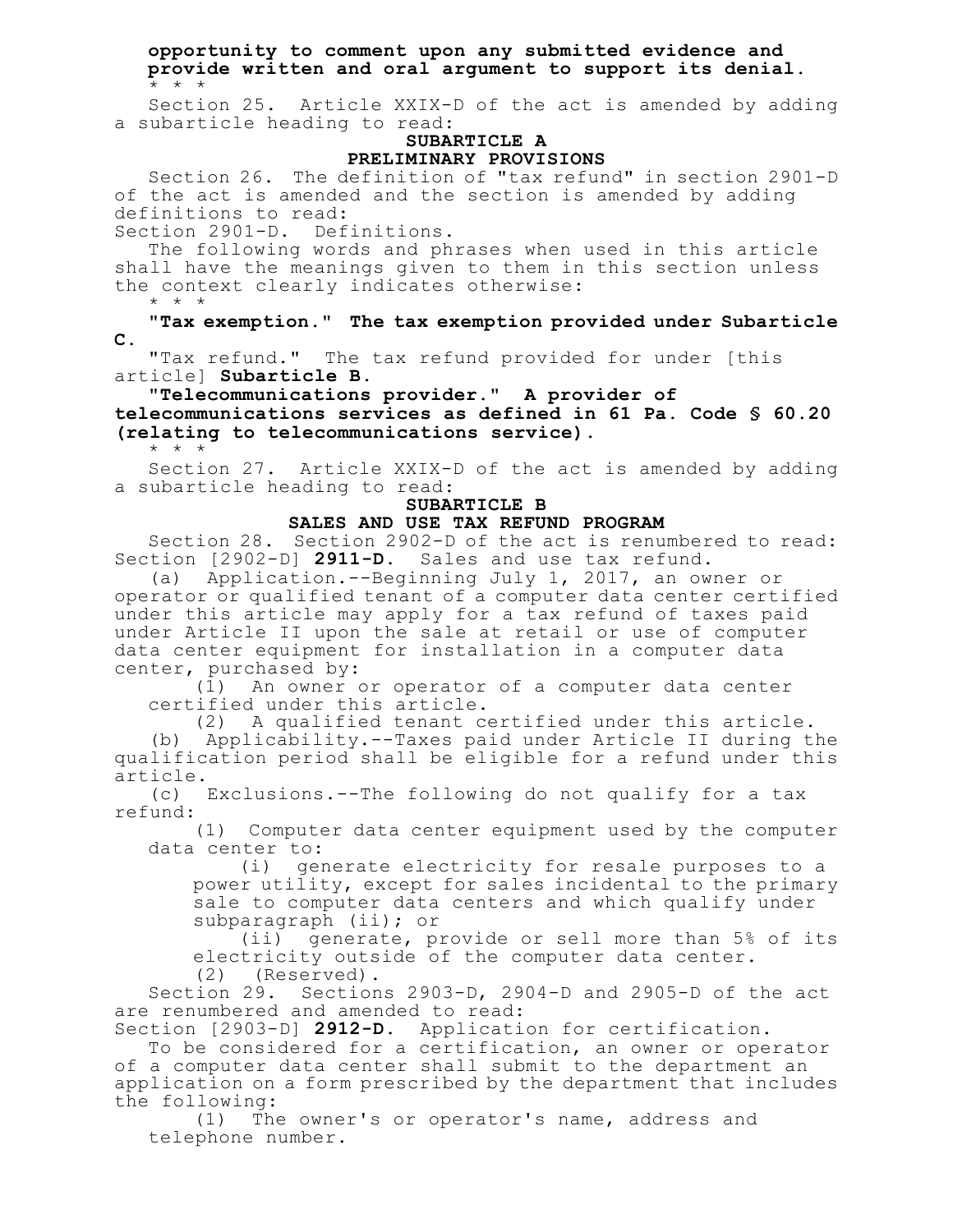(2) The address of the site where the facility is or will be located, including, if applicable, information sufficient to identify the specific portion or portions of the facility comprising the computer data center.

(3) If the computer data center is to qualify under section [2906-D(1)] **2915-D(1)**, the following information:

(i) The anticipated investment associated with the computer data center for which the certification is being sought.

(ii) An affirmation, signed by an authorized executive representing the owner or operator, that the computer data center is expected to satisfy the certification requirements prescribed in section [2906-D(1)] **2915-D(1)**.

(4) If the computer data center is to qualify under section [2906-D(2)] **2915-D(2)**, an affirmation, signed by an authorized executive representing the owner or operator, that the computer data center has satisfied, or will satisfy, the certification requirements prescribed in section [2906-D(2)] **2915-D(2)**.

(5) The department shall begin accepting applications no later than 90 days after the effective date of this section.

Section [2904-D] **2913-D**. Review of application.

(a) General rule.--Within 60 days after receiving a complete and correct application, the department shall review the application and either issue a written certification that the computer data center qualifies for the certification or provide written reasons for its denial.

(b) Deemed approval.--Failure of the department to approve or deny an application within 60 days after the date the owner or operator of a computer data center submits the application to the department constitutes certification of the computer data center, and the department shall issue written certification to the owner or operator within 14 days. The department may not certify any computer data center after December 31, [2029] **2021**.

Section [2905-D] **2914-D**. Separation of facilities.

(a) Separate certification.--An owner or operator of a computer data center may separate a facility into one or more computer data centers, which may each receive a separate certification, if each computer data center individually meets the requirements prescribed in section [2906-D] **2915-D**.

(b) Limitation.--A portion of a facility or an article of computer data equipment shall not be deemed to be a part of more than one computer data center.<br>(c) Aggregation.--An owner or o

Aggregation.--An owner or operator may aggregate one or more parcels, buildings or condominiums in a facility into a single computer data center if, in the aggregate, the parcels, buildings and condominiums meet the requirements of this article.

Section 30. Section 2906-D of the act is renumbered to read: Section [2906-D] **2915-D**. Eligibility requirements.

A computer data center must meet one of the following requirements, after taking into account the combined investments made and annual compensation paid by the owner or operator of the computer data center or the qualified tenant:

(1) On or before the fourth anniversary of

certification, the computer data center creates a minimum investment of: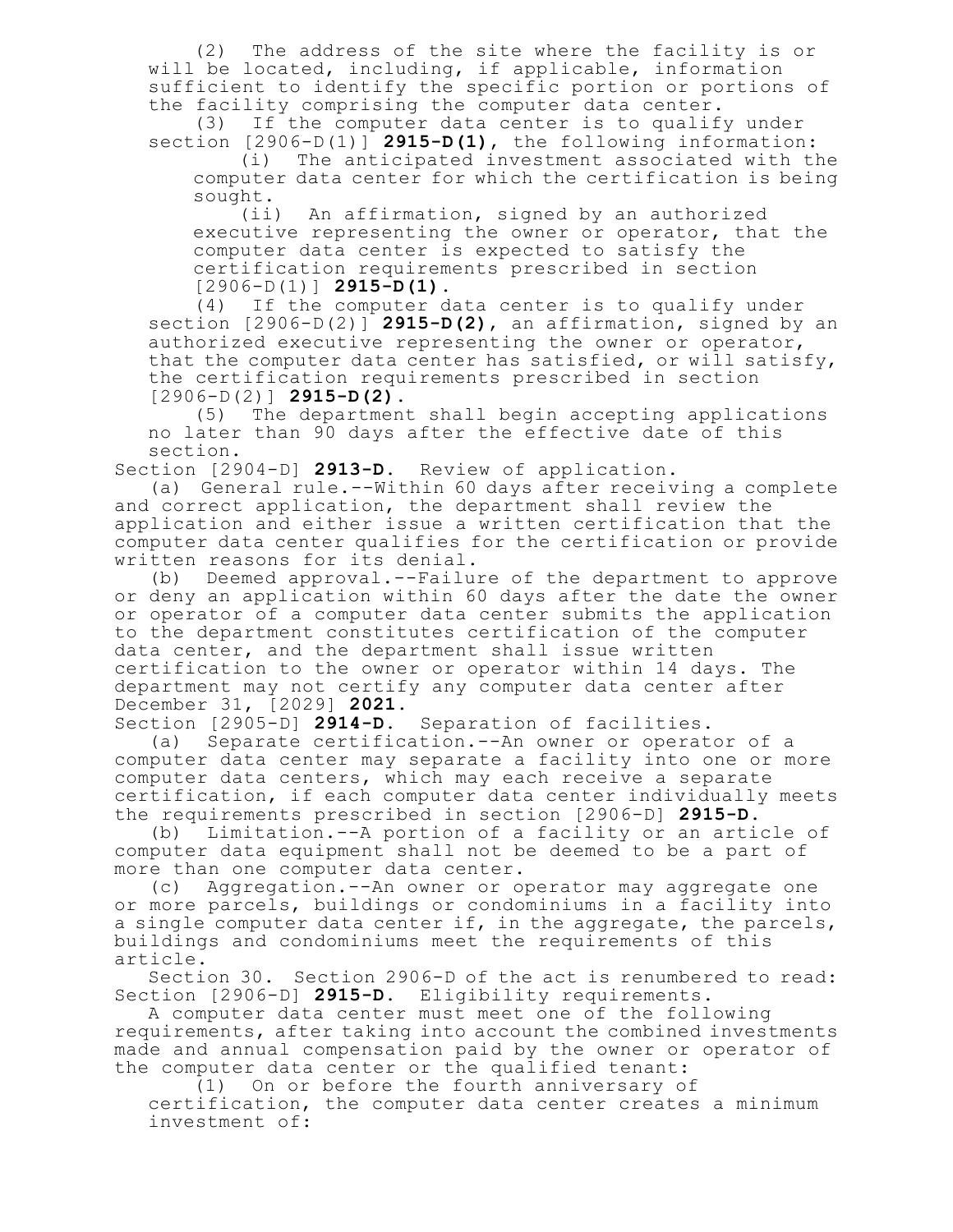(i) At least \$25,000,000 of new investment if the computer data center is located in a county with a population of 250,000 or fewer individuals; or

(ii) At least \$50,000,000 of new investment if the computer data center is located in a county with a population of more than 250,000 individuals.

(2) One or more taxpayers operating or occupying a computer data center, in the aggregate, pay annual compensation of at least  $$1,000,000$  to employees at the certified computer data center site for each year of the certification after the fourth anniversary of certification. Section 31. Sections 2907-D and 2908-D of the act are renumbered and amended to read:

Section [2907-D] **2916-D**. Notification.

(a) Requirements satisfied.--On or before the fourth anniversary of the certification of a computer data center, the owner or operator of a computer data center shall notify the department in writing whether the computer data center for which the certification is requested has satisfied the requirements prescribed in section [2906-D] **2915-D**.

(b) Records.--Until a computer data center satisfies the requirements prescribed in section [2906-D] **2915-D**, the owner, operator and qualified tenants shall maintain detailed records of all investments created by the computer data center, including costs of buildings and computer data center equipment, and all tax refunds directly received by the owner, operator or qualified tenant.

Section [2908-D] **2917-D**. Revocation of certification.

(a) Revocation.--If the department determines that the requirements of section [2906-D] **2915-D** have not been satisfied, the department may revoke the certification of a computer data center.

(b) Appeal.--The owner or operator of the computer data center may appeal the revocation. Appeals filed under this section shall be governed by Article II.

(c) Recapture.--If certification is revoked pursuant to this section, the qualification period of any owner, operator or qualified tenant of the computer data center expires, and the department may recapture from the owner, operator or qualified tenant all or part of the tax refund provided directly to the owner or operator or qualified tenant. The department may give special consideration or allow a temporary exemption from recapture of the tax refund if there is extraordinary hardship due to factors beyond the control of the owner or operator or qualified tenant.

Section 32. Section 2909-D of the act is renumbered to read: Section [2909-D] **2918-D**. Guidelines.

The department shall publish guidelines and prescribe forms and procedures as necessary for the purposes of this article.

Section 33. Section 2910-D of the act is renumbered and amended to read:

Section [2910-D] **2919-D**. Confidential information.

Proprietary business information contained in the application form described in section [2903-D] **2912-D** and the written notice described in section [2907-D] **2916-D**, as well as information concerning the identity of a qualified tenant, are confidential and may not be disclosed to the public. The department may disclose the name of a computer data center that has been certified under this article.

Section 34. Section 2911-D of the act is renumbered to read: Section [2911-D] **2920-D**. List of tenants.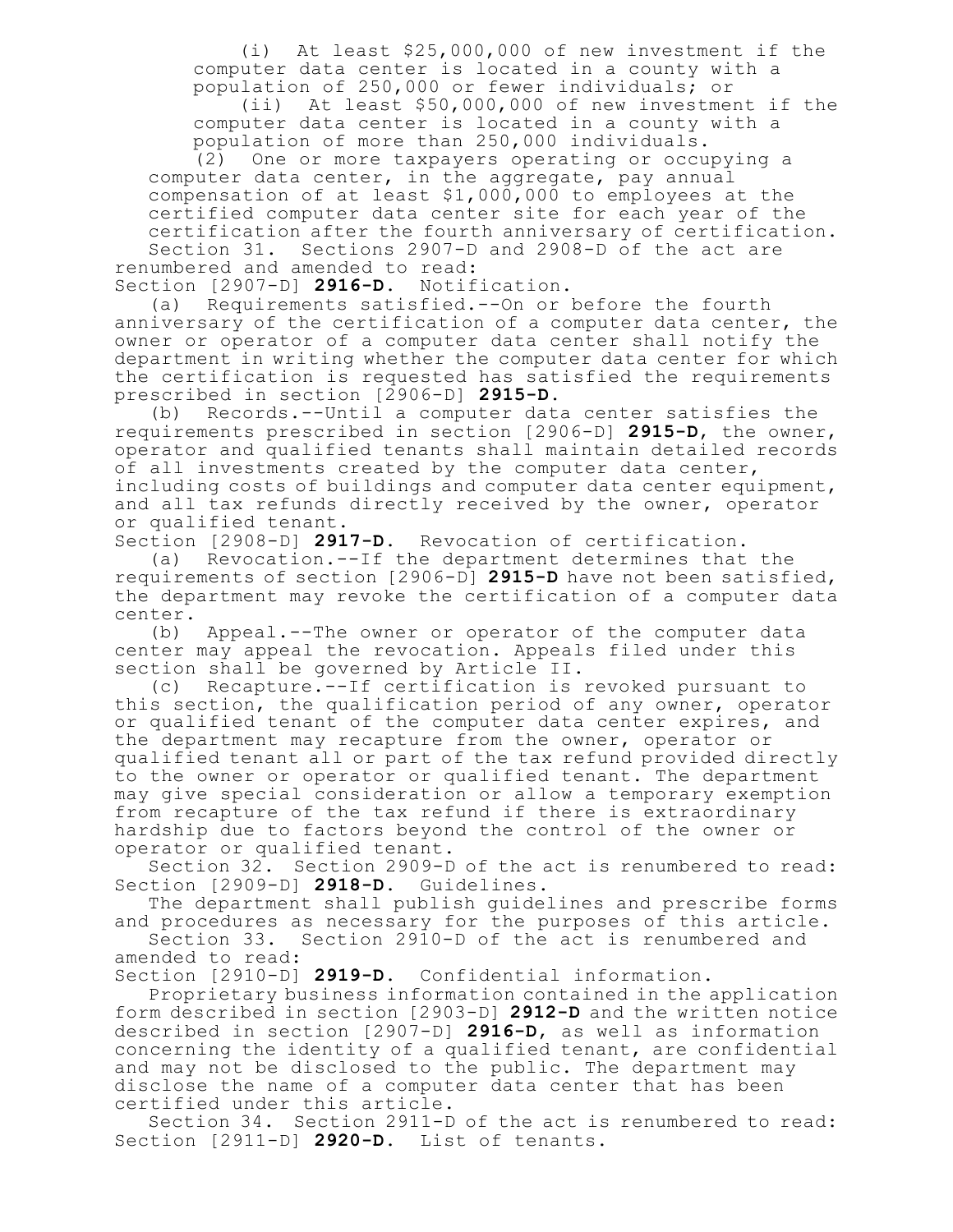An owner or operator of a computer data center shall provide, to the extent permissible under Federal law, the department with a list of qualified tenants, including the commencement and expiration dates of each qualified tenant's agreement to use or occupy part of the computer data center. The list shall be provided to the department annually, upon request by the department.

Section 35. Section 2912-D of the act is renumbered and amended to read:

Section [2912-D] **2921-D**. Sale or transfer.

Except as provided in section [2908-D] **2917-D**, a computer data center retains its certification regardless of a transfer, sale or other disposition, directly or indirectly, of the computer data center.

Section 36. Sections 2913-D and 2914-D of the act are renumbered to read:

Section [2913-D] **2922-D**. Application.

(a) General rule.--An owner, operator or qualified tenant may apply for a tax refund under this article on or before July 30, 2017, and each July 30 thereafter.

(b) Notification.--No later than September 30, 2017, and each September 30 thereafter, the department shall notify each applicant of the amount of tax refund approved by the department.

Section [2914-D] **2923-D**. Limitations.

(a) Total.--The total amount of State tax refunds approved by the department under this article shall not exceed \$7,000,000 in any fiscal year.

(b) Allocation.--If the total amount of tax refunds approved for all applicants exceeds the limitation on the amount of tax refunds in subsection (a) in a fiscal year, the tax refund to be received by each applicant shall be determined as follows:

(1) Divide:

(i) the tax refund approved for the applicant; by (ii) the total of all tax refunds approved for all applicants.

(2) Multiply:

(i) the amount under subsection (a); by

(ii) the quotient under paragraph (1).

(3) The algebraic form of the calculation under this subsection is:

> Taxpayer's tax refund = amount allocated for those tax refunds X (tax refund approved for the

applicant/total of all tax refunds approved for all applicants).

Section 37. Article XXIX-D of the act is amended by adding a section to read:

**Section 2924-D. Applicability.**

**Notwithstanding any other provision of this article, the department may not issue a tax refund under this subarticle for the tax imposed upon the sale at retail or use of computer data center equipment purchased after December 31, 2021.**

Section 38. Article XXIX-D of the act is amended by adding a subarticle to read:

### **SUBARTICLE C**

### **SALES AND USE TAX EXEMPTION PROGRAM**

**Section 2931-D. Sales and use tax exemption.**

**(a) Sales and use tax.--Beginning January 1, 2022, the tax imposed under Article II shall not be imposed upon the sale at retail or use of computer data center equipment purchased for installation in a certified computer data center, if purchased by any of the following:**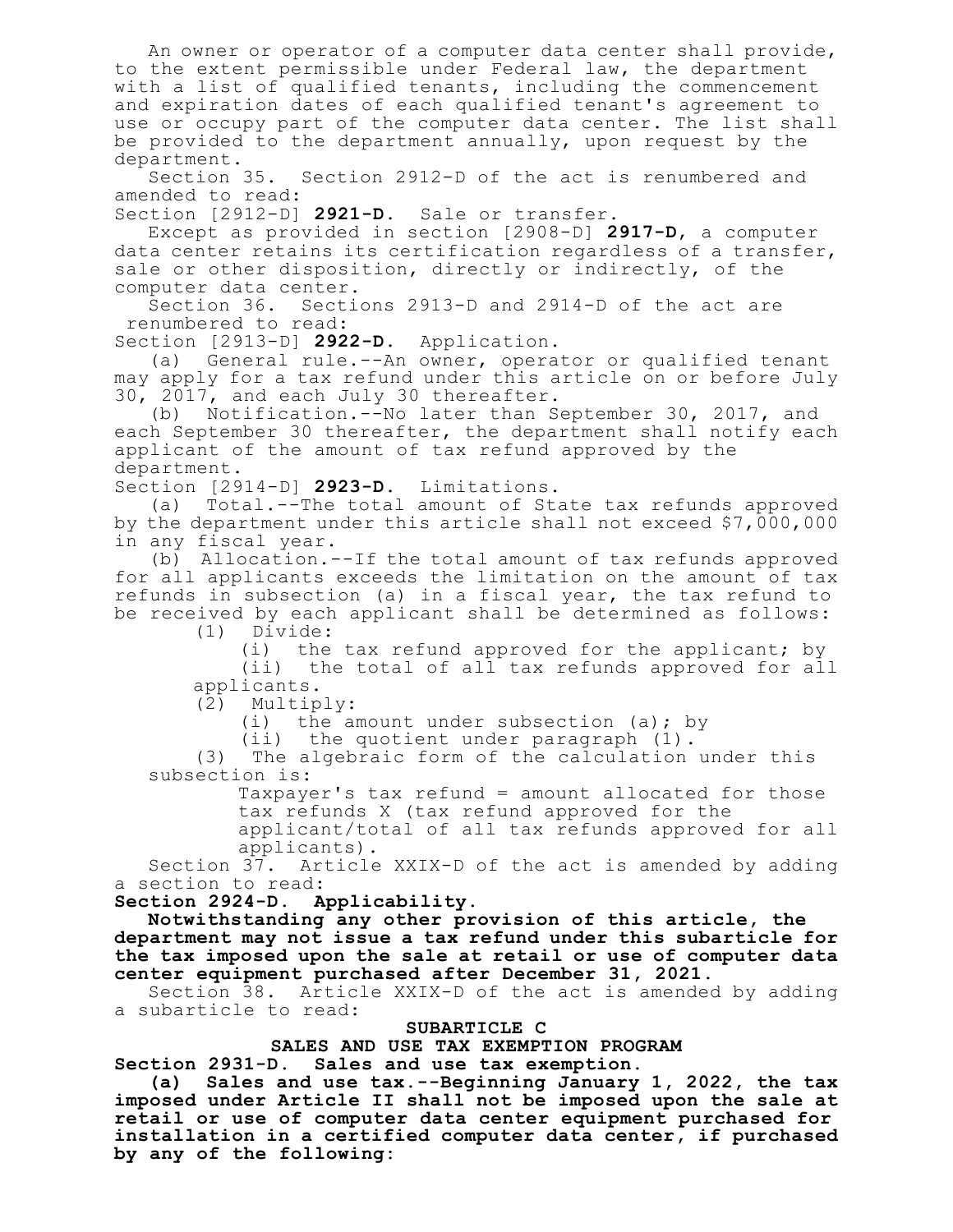**(1) An owner or operator of a computer data center certified under this subarticle.**

**(2) A qualified tenant of a computer data center certified under this subarticle.**

**(b) Applicability.--A tax exemption approved under this subarticle shall apply during the qualification period as provided under section 2942-D.**

**(c) Exclusions.--The following shall not qualify for a tax exemption:**

**(1) A telecommunications provider's computer data center that does not have retail or wholesale customers being billed or paying for services and does provide a majority of services for internal use or use by the telecommunications provider's subsidiaries.**

**(2) Computer data center equipment used by the certified computer data center for any of the following purposes:**

**(i) Generating electricity for resale purposes to a power utility.**

**(ii) Generating, providing or selling more than 5% of its electricity outside of the certified computer data center.**

**(3) Laptop computers, handheld devices and motor**

**vehicles for use both inside and outside the computer data center.**

**Section 2932-D. Application for certification.**

**(a) Application.--To be considered for a certification, an owner or operator of a computer data center shall submit to the department an application on a form prescribed by the department that includes all of the following:**

**(1) The owner's or operator's name, address and telephone number.**

**(2) The address of the site where the computer data center is or will be located, including, if applicable, information sufficient to identify the specific portion of a facility comprising the computer data center.**

**(3) An affirmation, signed by an authorized executive representing the owner or operator, that the computer data center is expected to satisfy the certification requirements prescribed under section 2935-D.**

**(b) Acceptance.--The department shall begin accepting applications no later than 60 days after the effective date of this section.**

**(c) Compliance in reporting.--An owner or operator or qualified tenant eligible for a certification shall comply with all reporting, filing and compliance requirements under this act.**

**(d) Compliance in tax laws.--No owner or operator or qualified tenant may receive a certification under this subarticle unless that owner or operator or qualified tenant is in full compliance with all State tax laws. Section 2933-D. Review of application.**

**(a) General rule.--Within 60 days after receiving a complete and correct application, the department shall review the application and either issue a written certification that the computer data center qualifies for the certification or provide written reasons for its denial.**

**(b) Deemed approval.--Failure of the department to approve or deny an application that has been acknowledged as received by the department within 60 days after the date the owner or operator of a computer data center submits the application to the department shall constitute certification of the computer**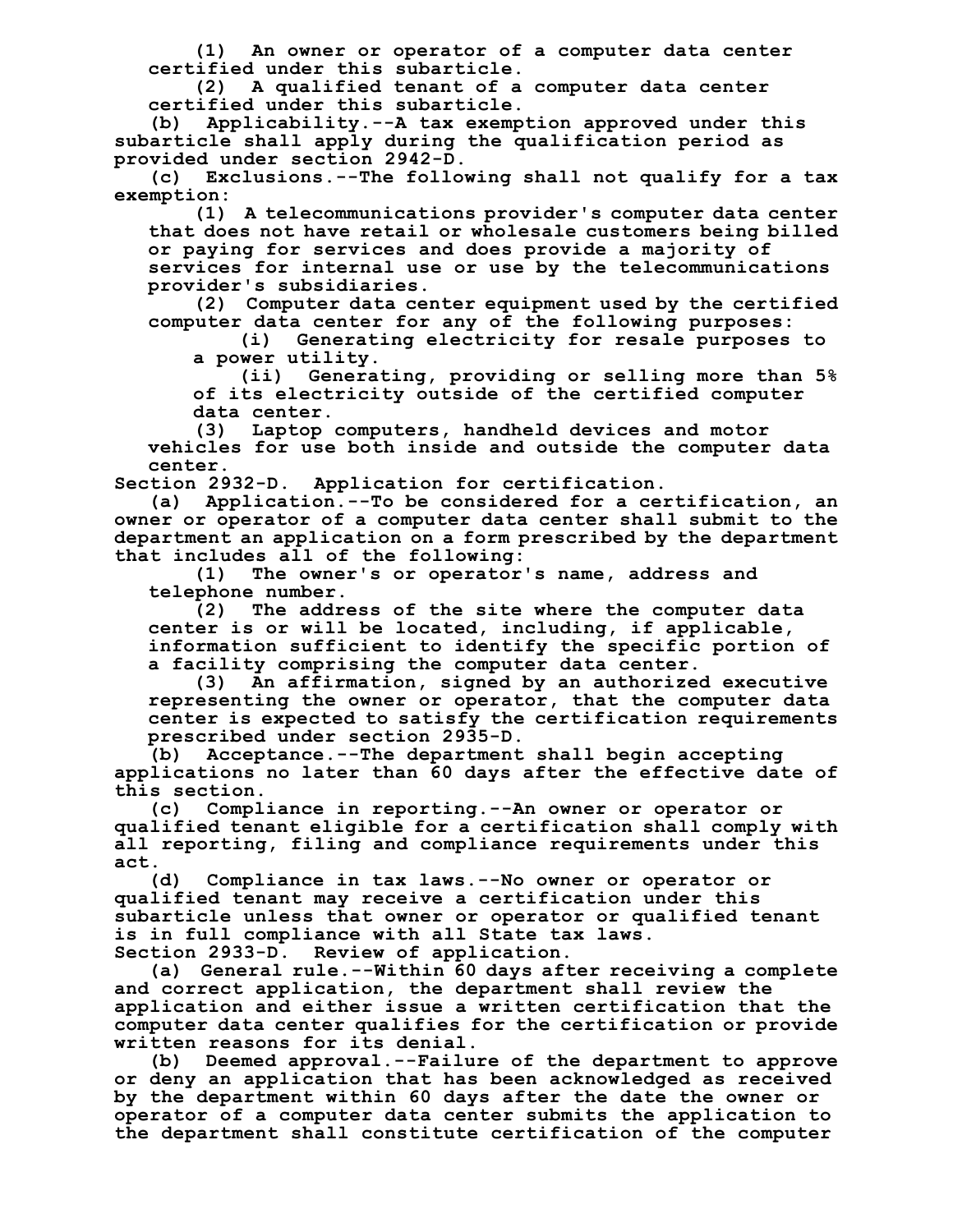**data center, and the department shall issue written certification to the owner or operator within 14 days. Section 2934-D. Separation of facilities.**

**(a) Separate certification.--An owner or operator of a computer data center may separate a facility into one or more computer data centers, which may each receive a separate certification, if each computer data center individually meets the requirements prescribed in section 2935-D.**

**(b) Limitation.--A portion of a facility or an article of computer data equipment shall not be deemed to be a part of more than one computer data center for certification under this**

**subarticle. (c) Aggregation.--An owner or operator may aggregate one or more parcels, buildings or condominiums in a facility into a single computer data center for certification under this subarticle if, in the aggregate, the parcels, buildings and condominiums meet the requirements prescribed in section 2935-D. Section 2935-D. Eligibility requirements.**

**(a) General rule.--In order to be certified under this subarticle, an owner or operator of a computer data center must meet all of the following requirements:**

**(1) On or before the fourth anniversary of certification, the combined investment, in the aggregate, of the owner or operator or qualified tenant of the computer data center must total a minimum of any of the following:**

**(i) At least \$75,000,000 of new investment if the computer data center is located in a county with a population of 250,000 or fewer individuals and creates 25 new jobs.**

**(ii) At least \$100,000,000 of new investment if the computer data center is located in a county with a population of more than 250,000 individuals and creates 45 new jobs.**

**(2) On or before the fourth anniversary of certification, the owner or operator or qualified tenant of a computer data center, in the aggregate, must pay annual compensation of at least \$1,000,000 to employees at the certified computer data center site for each year of the certification after the fourth anniversary of certification.**

**(b) Prior applications.--A computer data center that has met the eligibility requirements as prescribed under section 2915-D and has, prior to July 1, 2021, been certified under section 2913-D shall be deemed to meet the certification requirements of this section. The certification shall not be revoked, except as provided under section 2917-D, and shall remain in effect for the remainder of the qualification period.**

**(c) Limitation.--The department may not certify any computer data center under this subarticle after December 31, 2032.**

**(d) Definition.--As used in this section, the term "new investment" means construction, expansion or build out of data center space at either a new or an existing computer data center on or after January 1, 2022, and the purchase and installation of computer data center equipment, except for items described under paragraph (4) of the definition of "computer data center equipment" in section 2901-D.**

**Section 2936-D. Notification and records.**

**(a) Requirements satisfied.--On or before the fourth anniversary of the certification of a computer data center, the owner or operator of the computer data center shall notify the department in writing whether the computer data center for which the certification is requested has satisfied the requirements prescribed under section 2935-D.**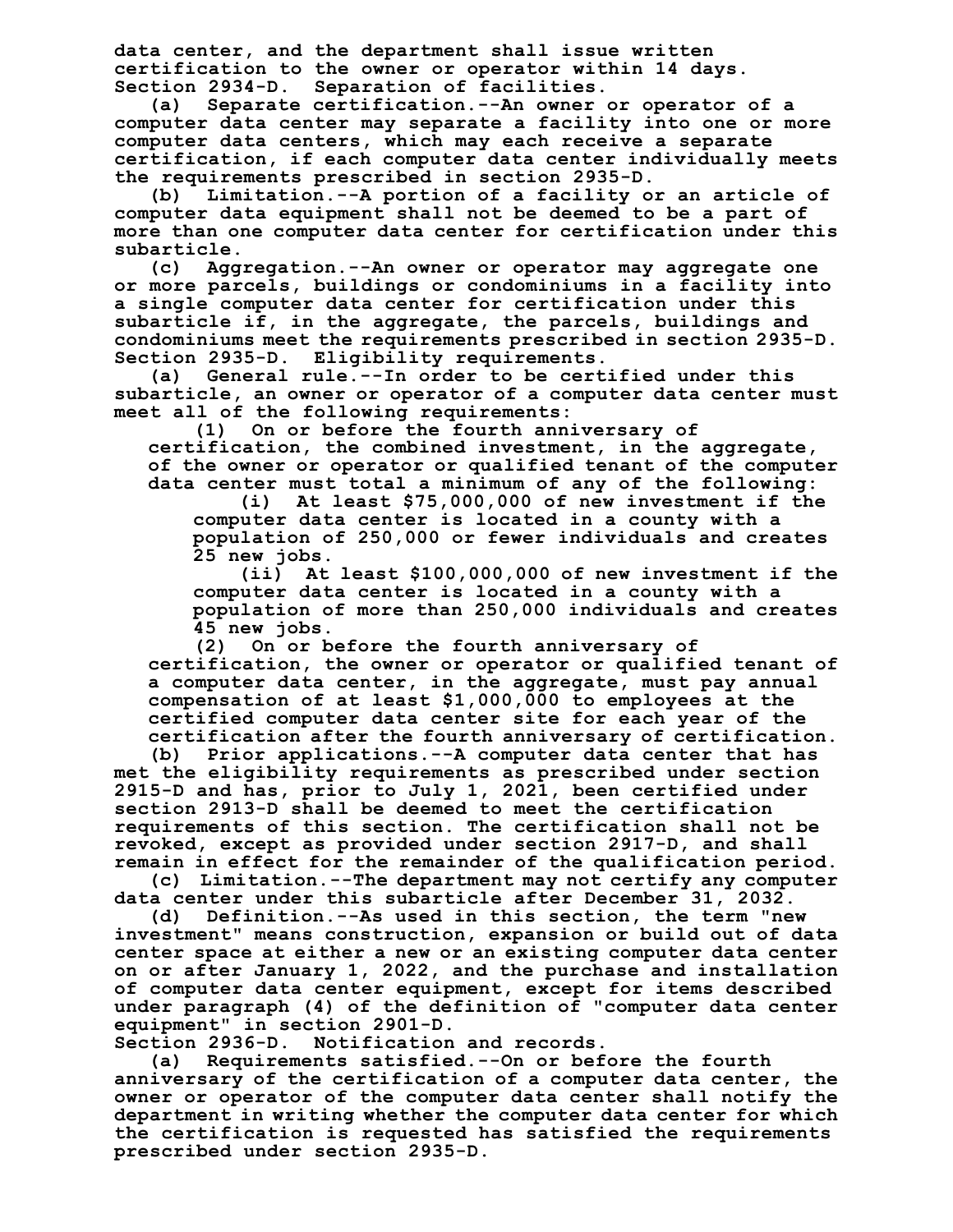**(b) Records.--The owner or operator or qualified tenant shall:**

**(1) Maintain detailed records of all investments created by the computer data center, including costs of buildings and computer data center equipment and all tax exemptions received by the owner or operator or qualified tenant.**

**(2) Maintain purchase journals for examination by the** department.<br>Section 2937-D.

**Section 2937-D. Revocation of certification.**

**(a) Revocation.--If the department determines that the requirements of section 2935-D have not been satisfied, the department may revoke the certification of a computer data center.**

**(b) Appeal.--The owner or operator of the computer data center may appeal the revocation. Appeals filed under this section shall be governed by Article II.**

**(c) Recapture.--If certification is revoked under this section, the qualification period of any owner or operator or qualified tenant of the computer data center shall expire and the department may recapture from the owner or operator or qualified tenant all or part of the tax exemption received by the owner or operator or qualified tenant under section 2942-D. The department may give special consideration or allow a temporary exemption from recapture of the tax exemption if there is extraordinary hardship due to factors beyond the control of the owner or operator or qualified tenant. The department may require the owner or operator or qualified tenant to file appropriate amended tax returns in order to reflect any recapture of the tax exemption.**

**(d) Limitation on assessment.--Notwithstanding the limitation on assessment and collection in section 258, the department shall assess any tax determined not to be properly exempted under this subarticle within five years from the date an owner or operator or qualified tenant of a computer data center purchases property exempt from a tax. A taxpayer may consent to an extension of the period as set forth in section 261.**

**Section 2938-D. Guidelines.**

**The department shall publish guidelines and prescribe forms and procedures as necessary for the purposes of this article. Section 2939-D. Confidential information.**

**Proprietary business information contained in the application form described under section 2932-D and the written notice described under section 2936-D, as well as information concerning the identity of a qualified tenant, shall be confidential and may not be disclosed to the public. The department may disclose the name of a computer data center that has been certified under this subarticle. Section 2940-D. List of tenants.**

**An owner or operator of a certified computer data center shall provide, to the extent permissible under Federal law, the department with a list of qualified tenants, including the commencement and expiration dates of each qualified tenant's agreement to use or occupy part of the certified computer data center. The list shall be provided to the department annually, upon request by the department.**

**Section 2941-D. Sale or transfer.**

**Except as provided under section 2937-D, a computer data center retains its certification regardless of a transfer, sale or other disposition, directly or indirectly, of the computer data center.**

**Section 2942-D. Certificate of exemption.**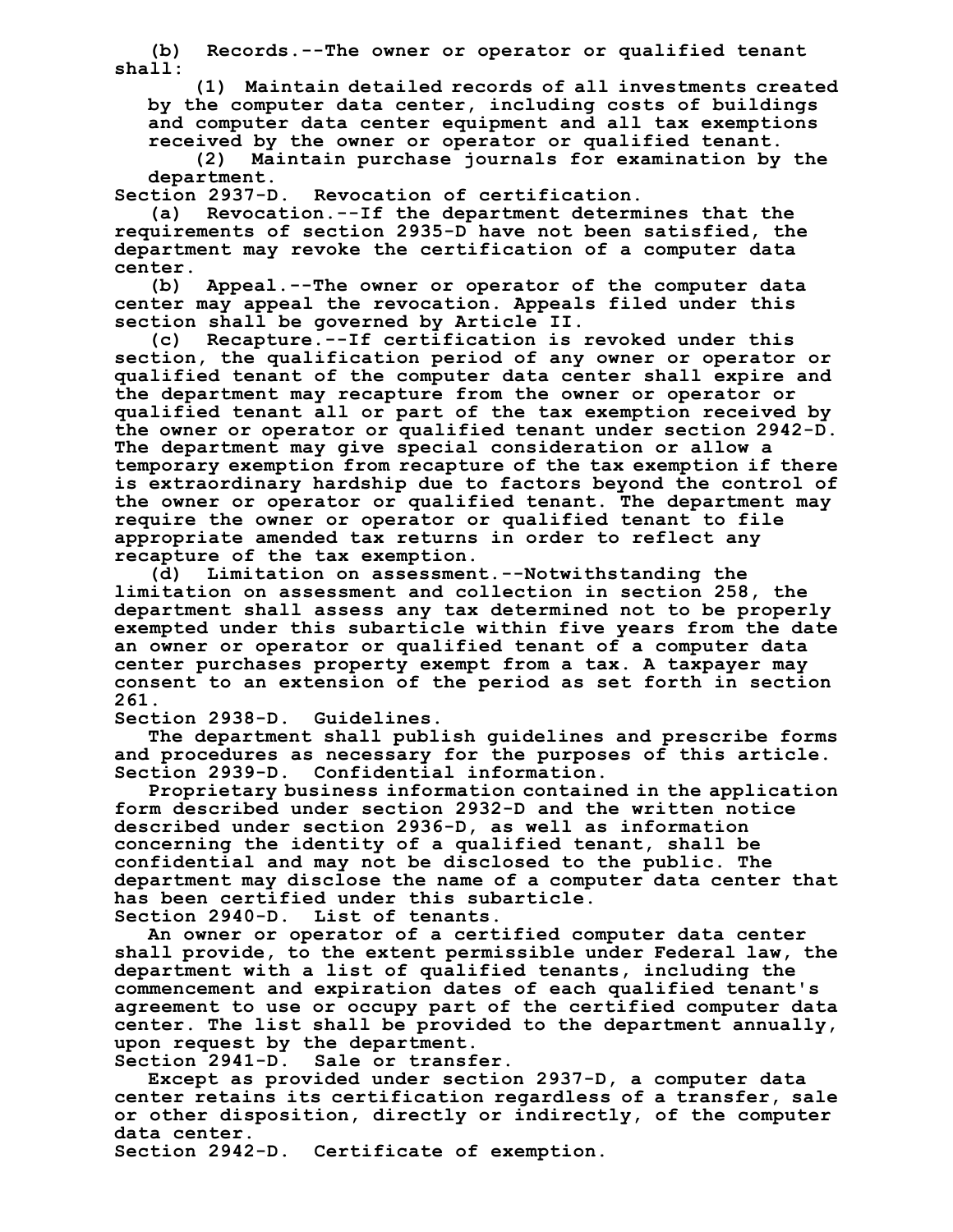**(a) General rule.--A qualified owner or operator or qualified tenant of a computer data center certified under this subarticle may submit for a sales and use tax certificate of exemption in a manner prescribed by the department on or before October 1, 2021, and renew each October 1 thereafter. The following shall apply:**

**(1) The owner or operator or qualified tenant of a certified computer data center eligible for a sales and use tax certificate of exemption shall comply with all reporting, filing and compliance requirements under this act.**

**(2) No owner or operator or qualified tenant may receive a sales and use tax certificate of exemption under this subarticle unless that owner or operator or qualified tenant is in full compliance with all State tax laws.**

**(b) Notification.--No later than 60 days after the submission under subsection (a) for a sales and use tax certificate of exemption, the department shall issue a sales and use tax certificate of exemption to each applicant approved by the department.**

**(c) Exempt purchases.--The owner or operator or qualified tenant of a certified computer data center shall prepare and deliver a properly executed sales and use tax certificate of exemption to a vendor from which the owner or operator or qualified tenant purchases exempt computer data center equipment.**

Section 39. Section 3003.9(a) of the act is amended to read: Section 3003.9. Bad Checks; Electronic Funds Transfers Not Credited Upon Transmission; Additions to Tax.--(a) If any check in payment of any amount receivable under the laws of this Commonwealth administered by the department is not paid upon presentment, or any electronic funds transfer as payment of any amount receivable under the laws of this Commonwealth administered by the department is not credited upon transmission, in addition to any interest or penalties provided by law, the department shall charge the person who tendered the check or authorized the electronic transmission an addition to tax equal to ten per cent of the face amount of the check or electronic funds transfer, plus interest and protest fees, provided that the addition imposed by this section shall not exceed [one thousand dollars (\$1,000)] **one hundred dollars (\$100)** nor be less than twenty-five dollars (\$25).

\* \* \*

Section 40. The following apply:

(1) The addition of section 204(74) and (75) of the act shall apply to sales at retail or uses after December 31, 2021.

(2) The addition of section 303(a.10) of the act shall apply to taxable years beginning after December 31, 2020.<br>(3) The addition of sections 332.1 and 352(k) of the

The addition of sections  $332.1$  and  $352(k)$  of the act shall apply to payments made after December 31, 2021.

(4) The amendment of section 407.6(a)(5) of the act shall apply to taxable years beginning after December 31, 2020.

(5) The amendment of section 1907-E(a) of the act shall apply to fiscal years beginning after June 30, 2021. Section 41. This act shall take effect as follows:

(1) The amendment or addition of the definitions of "concert tour equipment," "Pennsylvania live events industry," "personal protective equipment," "recipient," "streaming performance, " "taxpayer, " "tour, " "tour expense" and "venue" in section 1772-D and sections 1777-D(a) and (b)